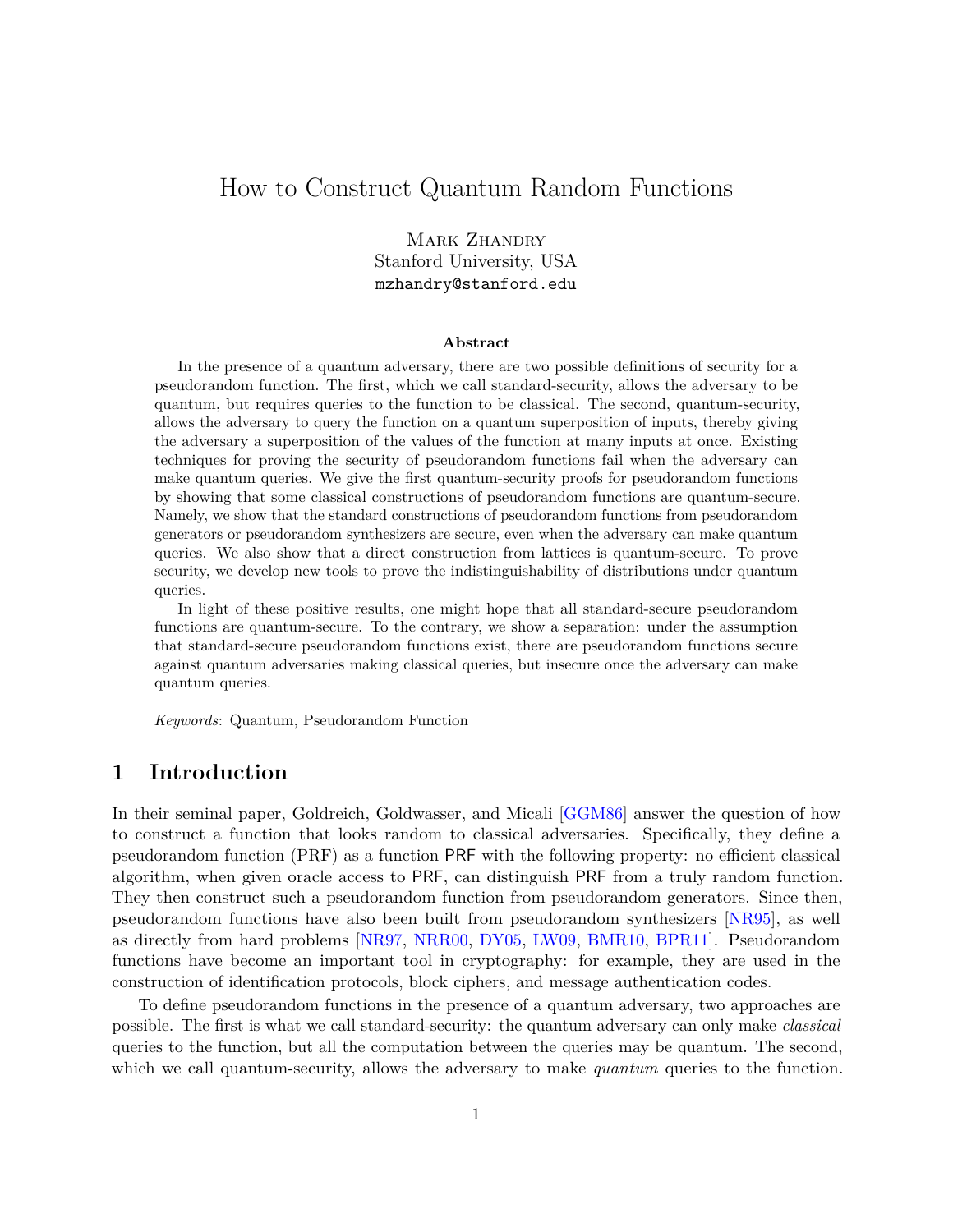That is, the adversary can send a quantum superposition of inputs to the function, and receives a superposition of the corresponding outputs in return. We call pseudorandom functions that are secure against quantum queries Quantum Pseudorandom Functions, or QPRFs. Constructing secure QPRFs will be the focus of this paper.

Quantum-secure pseudorandom functions (QPRFs) have several applications. Whenever a pseudorandom function is used in the presence of a quantum adversary, security against quantum queries captures a wider class of attacks. Thus, the conservative approach to cryptosystem design would dictate using a quantum-secure pseudorandom function. Further, in any instance where a pseudorandom function might be evaluated on a superposition, quantum-security is required. For example, classically, pseudorandom functions work as message authentication codes (MACs). In the quantum world, however, it may be possible for a quantum adversary to query the MAC on a superposition of messages, thus necessitating the use of a quantum-secure pseudorandom function.

Lastly, quantum-secure pseudorandom functions can be used to simulate quantum-accessible random oracles  $[BDF+11]$ . Unlike the classical setting, where a random oracle can be simulated on the fly, simulating a quantum-accessible random oracle requires defining the entire function up front before any queries are made. Zhandry [\[Zha12\]](#page-28-8) observes that if the number of queries is *a-priori* bounded by *q*, 2*q*-wise independent functions are sufficient. However, whenever the number of quantum queries is not known in advance, quantum-secure pseudorandom functions seem necessary for simulating quantum-accessible random oracles.

#### **1.1 Proving Quantum Security**

Goldreich, Goldwasser, and Micali show how to build a pseudorandom function PRF from any length-doubling pseudorandom generator *G*. This construction is known as the GGM construction. Pseudorandom generators can, in turn, be built from any one-way function, as shown by Håstad et al. [\[HILL99\]](#page-28-9). The security proof of Håstad et al. is entirely black-box, meaning that it carries over to the quantum setting immediately if the underlying one-way function is secure against quantum adversaries. However, we will now see that the classical proof of security for the GGM construction does not hold in the quantum world.

At a high level, implicit in the GGM construction is a binary tree of depth *n*, where each leaf corresponds to an input/output pair of PRF. To evaluate PRF, we start at the root, and follow the path from root to the leaf corresponding to the input. The security proof consists of two hybrid arguments: the first across levels of the tree, and the second across the nodes in a particular level. The first step has only polynomially many hybrids since the tree's depth is a polynomial. For the second step, a classical adversary can only query PRF on polynomially many points, so the paths used to evaluate PRF only visit polynomially many nodes in each level. Therefore, we only need polynomially many hybrids for the second hybrid argument. This allows any adversary *A* that breaks the security of PRF with probability  $\epsilon$  to be converted into an adversary *B* that breaks the security of G with probability only polynomially smaller that  $\epsilon$ .

In the quantum setting, *A* may query PRF on a superposition of all inputs, so the response to even a single query could require visiting all nodes in the tree. Each level of the tree may have exponentially many nodes, so the second hybrid argument above would need exponentially many hybrids in the quantum setting. This means *B* breaks the security of *G* with only exponentially small probability. All existing security proofs for pseudorandom functions from standard assumptions suffer from similar weaknesses.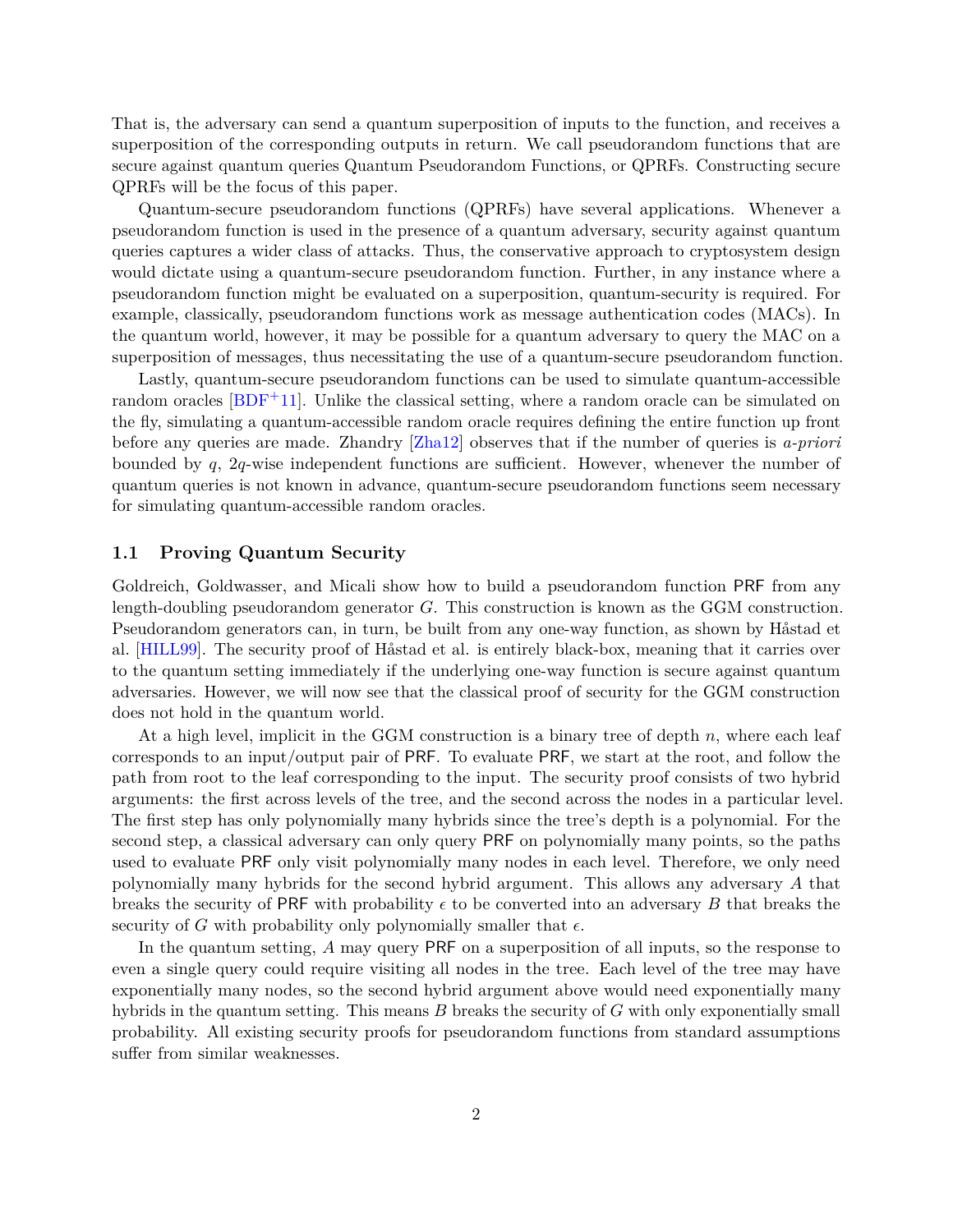#### **1.2 Our Results**

We answer the question of how to construct a function that looks random to *quantum* adversaries. The answer is simple: many of the constructions of standard-secure pseudorandom functions are in fact quantum-secure. However, as explained above, new techniques are required to actually prove security.

We start by showing that, given the existence of a standard-secure pseudorandom function, there are standard-secure pseudorandom functions that are not quantum-secure. Thus a standard-secure PRF may not be secure as a QPRF.

Next, for several classical constructions of pseudorandom functions, we now can show how to modify the classical security proof to prove quantum security. Our general technique is as follows: first define a seemingly stronger security notion for the underlying cryptographic primitive. Next, use ideas from the classical proof to show that any adversary *A* that breaks the quantum-security of the pseudorandom function can be turned into an adversary *B* that breaks this stronger notion of security for the primitive. Lastly, use new techniques to show the equivalence of this stronger notion of security and the standard notion of security in the quantum setting.

We use this approach to prove the security of the following pseudorandom functions:

- The construction from length-doubling pseudorandom generators (PRGs) due to Goldreich, Goldwasser, and Micali [\[GGM86\]](#page-28-0). Since pseudorandom generators can be built from one-way functions in the quantum setting, this shows that one-way functions secure against quantum adversaries imply quantum-secure pseudorandom functions.
- The construction from pseudorandom synthesizers due to Naor and Reingold [\[NR95\]](#page-28-1).
- The direct construction based on the Learning With Errors problem due to Banerjee, Peikert, and Rosen [\[BPR11\]](#page-28-7).

#### **1.3 Are Quantum Oracles Better Than Samples?**

In the GGM proof, the first hybrid argument over the levels of the tree essentially transforms an adversary for PRF into an algorithm solving the following problem: distinguish a random oracle from an oracle whose outputs are random values from the underlying pseudorandom generator. The next hybrid argument shows how to use such an algorithm do distinguish a single random value from a single output of the pseudorandom generator, thus breaking the security of the pseudorandom generator.

The first hybrid argument carries over into the quantum setting, but it is this second hybrid that causes difficulties for the reasons outlined above. To complete the security proof, we need to show that having quantum access to an oracle whose outputs are drawn from a distribution is no better than having access to a single sample from the same distribution. We show exactly that:

<span id="page-2-0"></span>**Theorem 1.1.** Let  $D_1$  and  $D_2$  be efficiently sampleable distributions on a set  $Y$ , and let  $X$  be some *other set.* Let  $O_1$  and  $O_2$  be the distributions of functions from X to Y where for each  $x \in \mathcal{X}$ ,  $O_i(x)$ *is chosen independently according to Di. Then if A is an efficient quantum algorithm that uses quantum queries to distinguish oracles drawn from O*<sup>1</sup> *from oracles drawn from O*2*, we can construct* an efficient quantum algorithm  $B$  that distinguishes samples from  $D_1$  and  $D_2$ .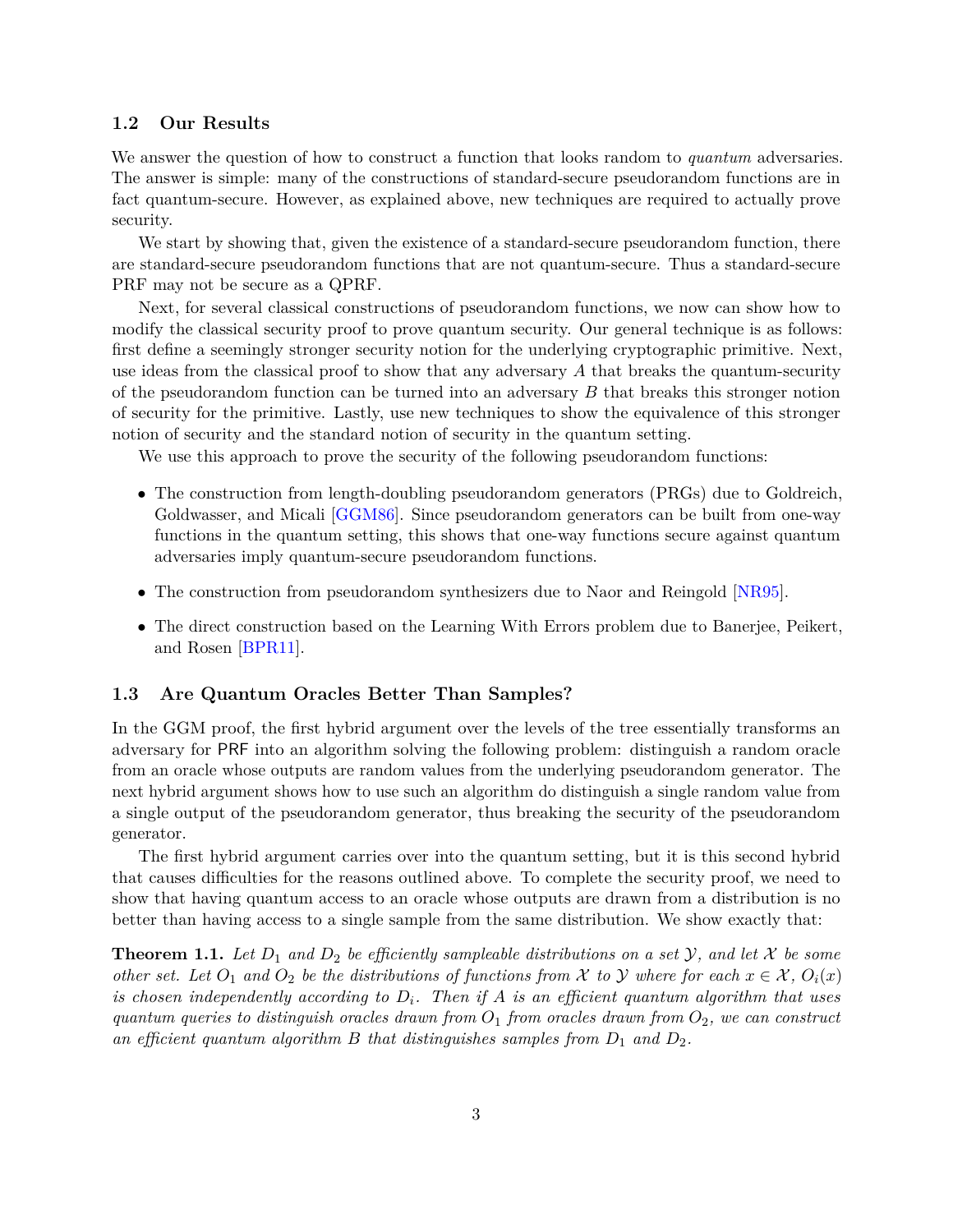In the classical case, any algorithm *A* making *q* queries to an oracle *O* only sees *q* outputs. Thus, given *q* samples from  $D_1$  or  $D_2$ , we can lazily simulate the oracles  $O_1$  or  $O_2$ , getting an algorithm that distinguishes q samples of  $D_1$  from q samples of  $D_2$ . A simple hybrid argument shows how to get an algorithm that distinguishes one sample.

In the quantum setting, any quantum algorithm *A* making even a single quantum query to  $O_i$ gets to "see" all the outputs at once, meaning we need exponentially many samples to simulate  $O_i$ exactly. However, while we cannot lazily simulate the oracles  $O_i$  given  $q$  samples from  $D_i$ , we can approximately simulate  $O_i$  given polynomially many samples from  $D_i$ . Basically, for each input, set the output to be one of the samples, chosen at random from the collection of samples. While not quite the oracle  $O_i$ , we show that this is sufficiently indistinguishable from  $O_i$ . Thus, we can use  $A$ to distinguish a polynomial number of samples of  $D_1$  from the same number of samples of  $D_2$ . Like in the classical case, a simple hybrid argument shows how to distinguish just one sample.

# **2 Preliminaries and Notation**

We say that  $\epsilon = \epsilon(n)$  is negligible if, for all polynomials  $p(n)$ ,  $\epsilon(n) < 1/p(n)$  for large enough *n*.

For an integer k, we will use non-standard notation and write  $[k] = \{0, ..., k-1\}$  to be the set of non-negative integers less than *k*. We write the set of all *n* bit strings as  $[2]^n$ . Let  $x = x_1...x_n$  be a string of length *n*. We write  $x_{[a,b]}$  to denote the substring  $x_a x_{a+1}...x_b$ .

#### **2.1 Functions and Probabilities**

Given two sets  $\mathcal X$  and  $\mathcal Y$ , define  $\mathcal Y^{\mathcal X}$  as the set of functions  $f: \mathcal X \to \mathcal Y$ . If a function f has maps  $\mathcal X$ to  $\mathcal{Y} \times \mathcal{Z}$ , we can think of f as two functions: one that maps X to Y and one that maps X to Z. In other words, we can equate the sets of functions  $(\mathcal{Y} \times \mathcal{Z})^{\mathcal{X}}$  and  $\mathcal{Y}^{\mathcal{X}} \times \mathcal{Z}^{\mathcal{X}}$ .

Given  $f \in \mathcal{Y}^{\mathcal{X}}$  and  $g \in \mathcal{Z}^{\mathcal{Y}}$ , let  $g \circ f$  be the composition of  $f$  and  $g$ . That is,  $g \circ f(x) = g(f(x))$ . If  $\mathcal{F} \subseteq \mathcal{Y}^{\mathcal{X}}$ , let  $g \circ \mathcal{F}$  be the set of functions  $g \circ f$  for  $f \in \mathcal{F}$ . Similarly, if  $\mathcal{G} \subseteq \mathcal{Z}^{\mathcal{Y}}$ ,  $\mathcal{G} \circ f$  is the set of functions  $f \circ g$  where  $g \in \mathcal{G}$ . Define  $\mathcal{G} \circ \mathcal{F}$  accordingly.

Given a distribution *D* and some event event, we write  $Pr_{x \leftarrow D}$ [event] to represent the probability that event happens when x is drawn from  $D$ . For a given set  $\mathcal{X}$ , we will sometimes abuse notation and write  $\mathcal X$  to denote the uniform distribution on  $\mathcal X$ .

Given a distribution *D* on  $\mathcal{Y}^{\mathcal{X}}$  and a function  $g \in \mathcal{Z}^{\mathcal{Y}}$ , define the distribution  $g \circ D$  over  $\mathcal{Z}^{\mathcal{X}}$ where we first draw *f* from *D*, and output the composition  $g \circ f$ . Given  $f \in \mathcal{Y}^{\mathcal{X}}$  and a distribution *E* over  $\mathcal{Z}^{\mathcal{X}}$ , define  $E \circ f$  and  $E \circ D$  accordingly.

Given a distribution *D* on a set *Y*, and another set *X*, define  $D^{\mathcal{X}}$  as the distribution on  $\mathcal{Y}^{\mathcal{X}}$ where the output for each input is chosen independently according to *D*.

The distance between two distributions  $D_1$  and  $D_2$  over a set X is

$$
|D_1 - D_2| = \sum_{x \in \mathcal{X}} |D_1(x) - D_2(x)|.
$$

If  $|D_1 - D_2| \leq \epsilon$ , we say  $D_1$  and  $D_2$  are  $\epsilon$ -close. If  $|D_1 - D_2| \geq \epsilon$ , we say they are  $\epsilon$ -far.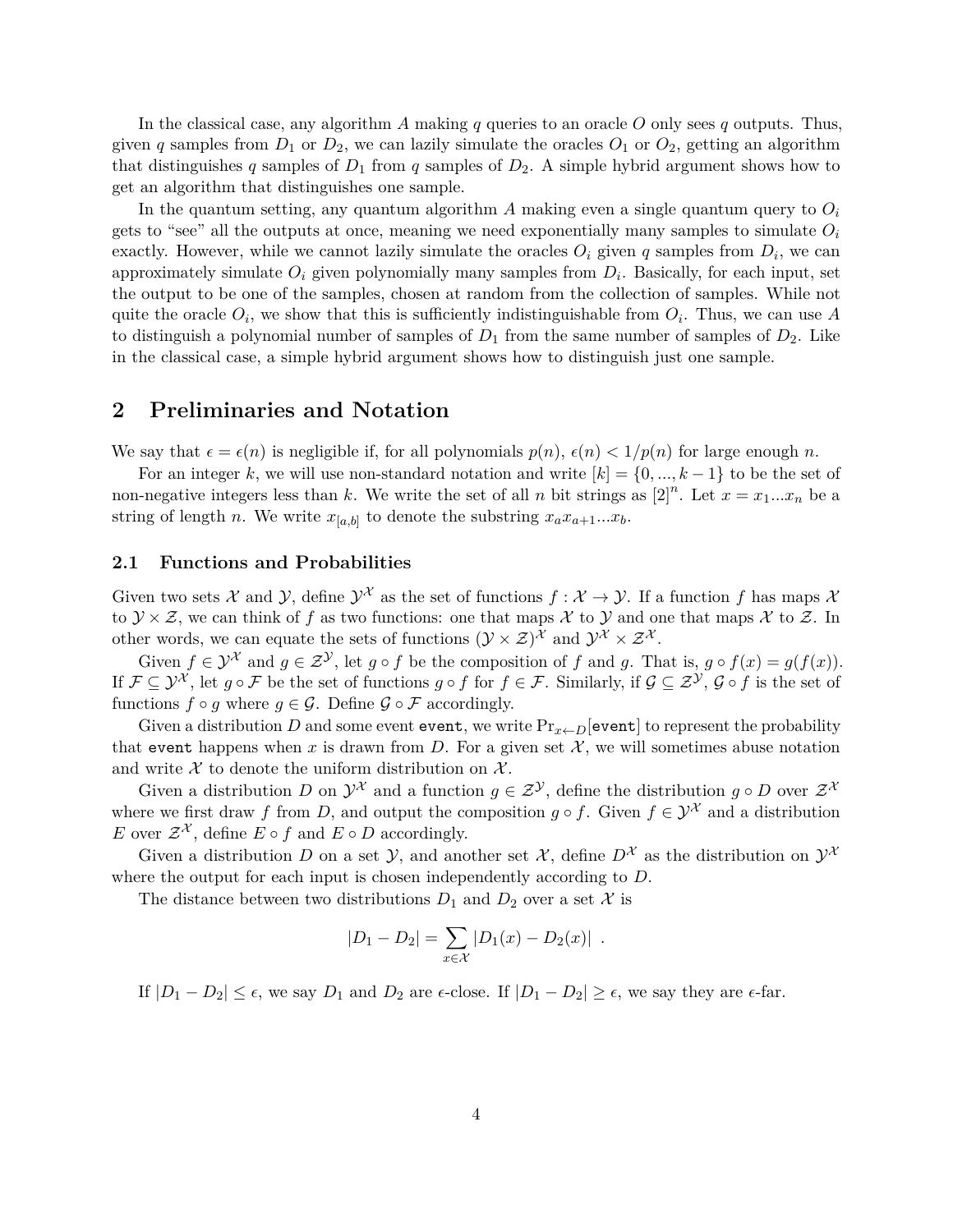#### **2.2 Quantum Computation**

Here we state some basic facts about quantum computation needed for the paper, and refer the reader to Nielsen and Chuang [\[NC00\]](#page-28-10) for a more in depth discussion.

**Fact 1.** *Any classical efficiently computable function f can be implemented efficiently by a quantum computer. Moreover, f can be implemented as an oracle which can be queried on quantum superpositions.*

The following is a result from Zhandry [\[Zha12\]](#page-28-8):

**Fact 2.** For any sets  $\mathcal X$  and  $\mathcal Y$ , we can efficiently "construct" a random oracle from  $\mathcal X$  to  $\mathcal Y$  capable *of handling q quantum queries, where q is a polynomial. More specifically, the behavior of any quantum algorithm making at most q queries to a* 2*q-wise independent function is identical to its behavior when the queries are made to a random function.*

Given an efficiently sampleable distribution  $D$  over a set  $\mathcal{Y}$ , we can also "construct" a random function drawn from  $D^{\mathcal{X}}$  as follows: Let  $\mathcal Z$  be the set of randomness used to sample from *D*, and let  $f(r)$  be the element  $y \in Y$  obtained using randomness  $r \in \mathcal{Z}$ . Then  $D^{\mathcal{X}} = f \circ \mathcal{Z}^{\mathcal{X}}$ , so we first construct a random function  $O' \in \mathcal{Z}^{\mathcal{X}}$ , and let  $O(x) = f(O'(x))$ .

We will denote a quantum algorithm *A* given classical oracle access to an oracle *O* as *AO*. If *A* has quantum access, we will denote this as  $A^{(O)}$ .

#### **2.3 Cryptographic Primitives**

In this paper, we always assume the adversary is a quantum computer. However, for any particular primitive, there may be multiple definitions of security, based on how the adversary is allowed to interact with the primitive. Here we define pseudorandom functions and two security notions, as well as two definitions of indistinguishability for distributions. The definitions of pseudorandom generators and synthesizers appear in the relevant sections.

**Definition 2.1** (PRF). A pseudorandom function is a function PRF :  $K \times \mathcal{X} \rightarrow \mathcal{Y}$ , where K is the *key-space, and*  $X$  *and*  $Y$  *are the domain and range.*  $K$ ,  $X$ , and  $Y$  *are implicitly functions of the security parameter n.* We write  $y = \text{PRF}_k(x)$ *.* 

**Definition 2.2** (Standard-Security)**.** *A pseudorandom function* PRF *is standard-secure if no efficient quantum adversary A making* classical *queries can distinguish between a truly random function and the function* PRF*<sup>k</sup> for a random k. That is, for every such A, there exists a negligible function*  $\epsilon = \epsilon(n)$  *such that* 

$$
\left| \Pr_{k \leftarrow \mathcal{K}} [A^{\mathsf{PRF}_k}(1) = 1] - \Pr_{O \leftarrow \mathcal{Y}^{\mathcal{X}}}[A^O(1) = 1] \right| < \epsilon.
$$

**Definition 2.3** (Quantum-Security)**.** *A pseudorandom function* PRF *is quantum-secure if no efficient quantum adversary A making* quantum *queries can distinguish between a truly random function and the function*  $\text{PRF}_k$  *for a random k.* 

We call such quantum-secure pseudorandom functions Quantum Random Functions, or QPRFs.

We now provide some definitions of indistinguishablility for distributions. The standard notion of indistinguishability is that no efficient quantum algorithm can distinguish a sample of one distribution from a sample of the other: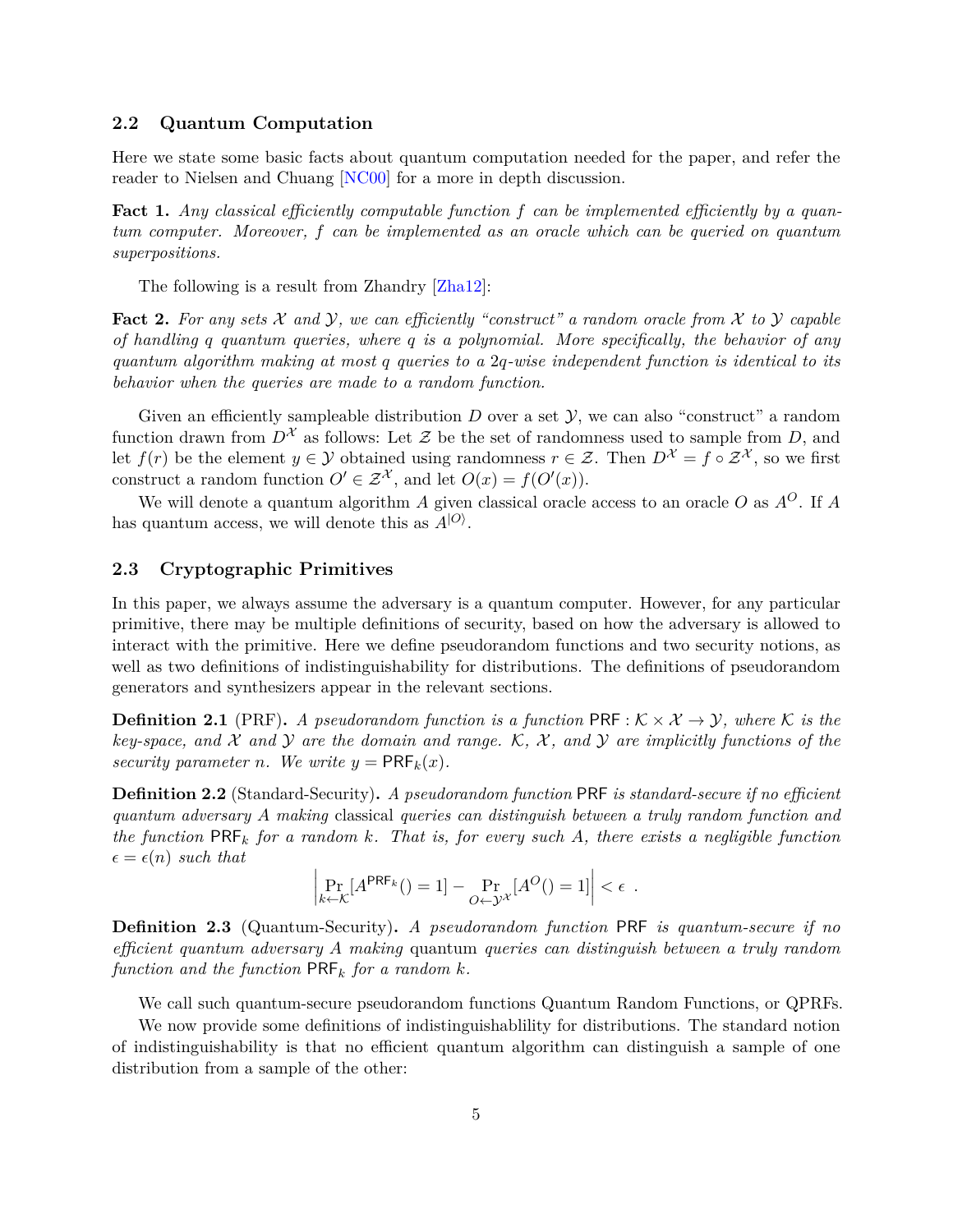**Definition 2.4** (Indistinguishability)**.** *Two distributions D*<sup>1</sup> *and D*<sup>2</sup> *over a set* Y *are computationally (resp. statistically) indistinguishable if no efficient (resp. computationally unbounded) quantum algorithm A* can distinguish a sample of  $D_1$  from a sample of  $D_2$ . That is, for all such A, there is a *negligible function*  $\epsilon$  *such that* 

$$
\left| \Pr_{y \leftarrow D_1} [A(y) = 1] - \Pr_{y \leftarrow D_2} [A(y) = 1] \right| < \epsilon \; .
$$

For our work, we will also need a new, seemingly stronger notion of security, which we call oracle-indistinguishability. The idea is that no efficient algorithm can distinguish between oracles whose outputs are distributed according to either  $D_1$  or  $D_2$ :

**Definition 2.5** (Oracle-Indistinguishability). Two distributions  $D_1$  and  $D_2$  over a set Y are *computationally (resp. statistically) oracle-indistinguishable if, for all sets*  $\mathcal{X}$ *, no efficient (resp.*  $\mathcal{L}$  *computationally unbounded)* quantum algorithm  $B$  *can distinguish*  $D_1^{\mathcal{X}}$  *from*  $D_2^{\mathcal{X}}$  *using a polynomial number of quantum queries. That is, for all such B* and  $\mathcal{X}$ , there is a negligible function  $\epsilon$  such that

$$
\left| \Pr_{O \leftarrow D_1^{\mathcal{X}}}[B^{|O\rangle}() = 1] - \Pr_{O \leftarrow D_2^{\mathcal{X}}}[B^{|O\rangle}() = 1] \right| < \epsilon.
$$

For this paper, we will primarily be discussing computationally bounded adversaries, so we will normally take indistinguishability and oracle-indistinguishability to mean the computational versions.

These these definitions of indistinguishability in hand, we can now formulate Theorem [1.1](#page-2-0) as follows:

**Theorem [1.1.](#page-2-0)** Let  $D_1$  and  $D_2$  be efficiently sampleable distributions over a set  $\mathcal{Y}$ . Then  $D_1$  and *D*<sup>2</sup> are indistinguishable if and only if they are also oracle-indistinguishable.

### <span id="page-5-0"></span>**3 Separation Result**

<span id="page-5-1"></span>In this section, we show our separation result:

**Theorem 3.1.** *If secure PRFs exist, then there are standard-secure PRFs that are not QPRFs.*

**Proof**. Let PRF be a standard-secure pseudorandom function with key-space  $\mathcal{K}$ , domain  $\mathcal{X}$ , and co-domain  $\mathcal Y$ . We will construct a new pseudorandom function that is periodic with some large, secret period. Classical adversaries will not be able to detect the period, and thus cannot distinguish this new function from random. However, an adversary making quantum queries can detect the period, and thus distinguish our new function from random.

Interpret  $\mathcal X$  as  $[N]$ , where  $N$  is the number of elements in  $\mathcal X$ . Assume without loss of generality that  $\mathcal Y$  contains at least  $N^2$  elements (if not, we can construct a new pseudorandom function with smaller domain but larger range in a standard way). We now construct a new pseudorandom function  $\mathsf{PRF}'_{(k,a)}(x) = \mathsf{PRF}_k(x \mod a)$  where:

• The key space of PRF' is  $K' = K \times A$  where A is the set of primes between *N/*2 and *N*. That is, a key for  $PRF'$  is a pair  $(k, a)$  where  $k$  is a key for PRF, and  $a$  is a prime in the range (*N/*2*, N*].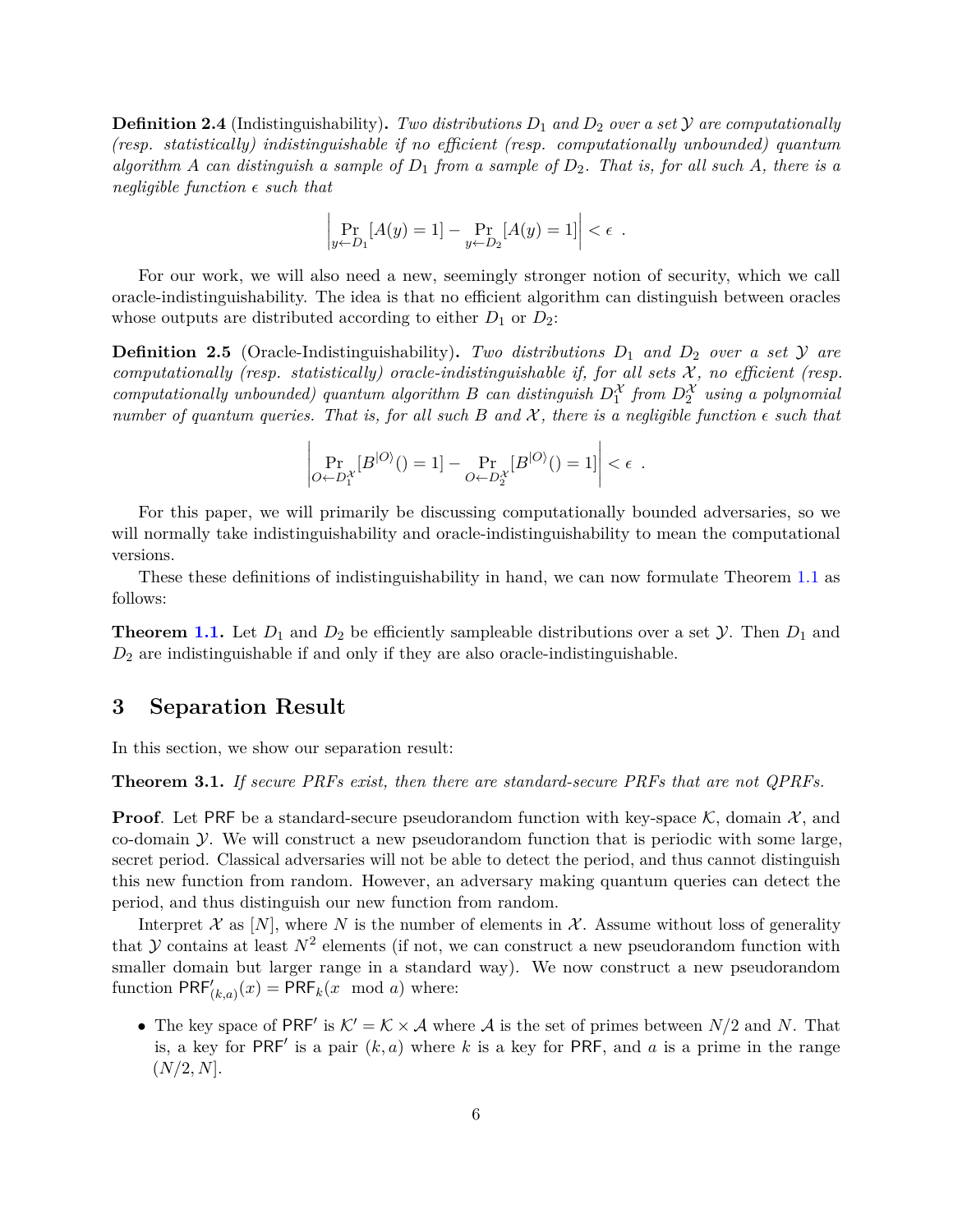• The domain is  $\mathcal{X}' = [N']$  where N' is the smallest power of 2 greater than  $4N^2$ .

The following two claims are proved in Appendix [A:](#page-13-0)

<span id="page-6-1"></span>Claim 1. If PRF is standard-secure, then so is PRF'.

**Sketch of Proof.** Since PRF is a standard-secure pseudorandom function, we can replace it with a truly random function in the definition of PRF', and no efficient adversary making classical queries will notice. But we are then left with a function that has a large random period where every value in the period is chosen randomly. This function will look truly random unless the adversary happens to query two points that differ by a multiple of the period. But by the birthday bound, this will only happen with negligible probability.  $\Box$ 

<span id="page-6-2"></span>**Claim 2.** If PRF is quantum-secure, then PRF' is not.

**Sketch of Proof.** If we allow quantum queries to PRF', we can use the period finding algorithm of Boneh and Lipton [\[BL95\]](#page-27-1) to find *a*. With *a*, it is easy to distinguish PRF' from a random oracle. Unfortunately, the period finding algorithm requires PRF' to have some nice properties, but these properties are satisfied if PRF is quantum-secure.  $\Box$ 

Thus one of PRF and PRF' is standard-secure but not quantum-secure, as desired.  $\Box$ 

We have shown that for pseudorandom functions, security against classical queries does not imply security against quantum queries. In the next sections, we will show, however, that several of the standard constructions in the literature are nevertheless quantum-secure.

### **4 Pseudorandom Functions from Pseudorandom Generators**

We give the construction of pseudorandom functions from pseudorandom generators due to Goldreich, Goldwasser, and Micali [\[GGM86\]](#page-28-0), the so-called GGM construction. We also prove its security in a new way that makes sense in the quantum setting. First, we define pseudorandom generators:

**Definition 4.1** (PRG). A pseudorandom generator (PRG) is a function  $G: \mathcal{X} \to \mathcal{Y}$ . X and Y are *implicitly indexed by the security parameter n.*

**Definition 4.2** (Standard-Security)**.** *A pseudorandom generator G is standard-secure if the distributions*  $G \circ \mathcal{X}$  *and*  $\mathcal{Y}$  *are computationally indistinguishable.* 

<span id="page-6-0"></span>**Construction 1** (GGM-PRF). Let  $G : \mathcal{K} \to \mathcal{K}^2$  be a length-doubling pseudorandom generator. *Write*  $G(x) = (G_0(x), G_1(x))$  *where*  $G_0, G_1$  *are functions from* K *to* K. Then we define the GGM *pseudorandom function* PRF :  $K \times [2]^n \rightarrow K$  *where* 

$$
PRF_k(x) = G_{x_1}(...G_{x_{n-1}}(G_{x_n}(k))...)
$$
.

That is, the function PRF takes a key  $k$  in  $\mathcal K$  and an *n*-bit input string. It first applies  $G$  to  $k$ . It keeps the left or right half of the output depending on whether the last bit of the input is 0 or 1. What remains is an element in  $K$ , so the function applies  $G$  again, keeps the left or right half depending on the second-to-last bit, and so on.

As described in the introduction, the standard proof of security fails to prove quantum-security. Using Theorem [1.1,](#page-2-0) we show how to work around this problem. We defer the proof of Theorem [1.1](#page-2-0)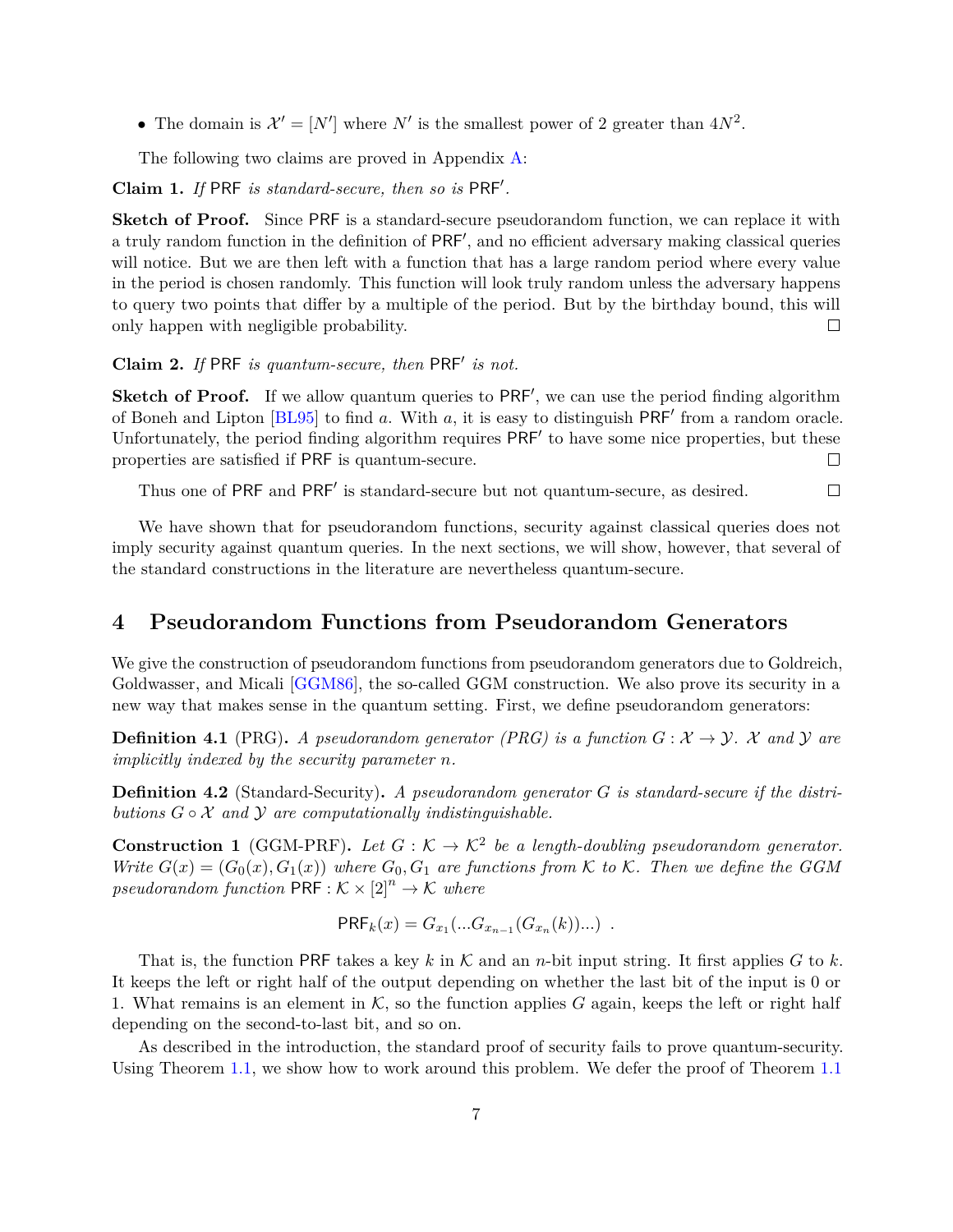to Section [7,](#page-10-0) and instead assume it is true. We first define a stronger notion of security for pseudorandom generators, which we call oracle-security:

**Definition 4.3** (Oracle-Security). A pseudorandom generator  $G: \mathcal{X} \to \mathcal{Y}$  is oracle-secure if the *distributions G* ◦ X *and* Y *are oracle-indistinguishable.*

 $G \circ \mathcal{X}$  is efficiently sampleable since we can sample a random value in  $\mathcal{X}$  and apply *G* to it. Then,  $G \circ \mathcal{X}$  and  $\mathcal{Y}$  are both efficiently sampleable, so Theorem [1.1](#page-2-0) gives:

<span id="page-7-0"></span>**Corollary 4.4.** *If G is a secure PRG, then it is also oracle-secure.*

We now can prove the security of Construction [1.](#page-6-0)

**Theorem 4.5.** *If G is a standard-secure PRG, then* PRF *from Construction [1](#page-6-0) is a QPRF.*

**Proof**. We adapt the security proof of Goldreich et al. to convert any adversary for PRF into an adversary for the oracle-security of *G*. Then Corollary [4.4](#page-7-0) shows that this adversary is impossible under the assumption that *G* is standard-secure.

Suppose a quantum adversary A distinguishes PRF from a random oracle with probability  $\epsilon$ . Define hybrids  $H_i$  as follows: Pick a random function  $P \leftarrow \mathcal{K}^{[2]^{n-i}}$  (that is, random function from  $(n - i)$ -bit strings into  $K$ ) and give *A* the oracle

$$
O_i(x) = G_{x_1}(\dots G_{x_i}(P(x_{[i+1,n]}))\dots) .
$$

*H*<sub>0</sub> is the case where *A*'s oracle is random. When  $i = n, P \leftarrow \mathcal{K}^{[2]^{n-i}}$  is a random function from the set containing only the empty string to  $K$ , and hence is associated with the image of the empty string, a random element in K. Thus  $H_n$  is the case where A's oracle is PRF. Let  $\epsilon_i$  be the probability A distinguishes  $H_i$  from  $H_{i+1}$ . That is,

$$
\epsilon_i = \Pr[A^{|O_i\rangle}() = 1] - \Pr[A^{|O_{i+1}\rangle}() = 1] .
$$

A simple hybrid argument shows that  $|\sum_i \epsilon_i| = \epsilon$ .

We now construct a quantum algorithm *B* breaking the oracle-security of *G*. *B* is given quantum access to an oracle  $P: [2]^{n-1} \to \mathcal{K}^2$ , and distinguishes  $P \leftarrow (\mathcal{K}^2)^{[2]^{n-1}}$  from  $P \leftarrow G \circ \mathcal{K}^{[2]^{n-1}}$ . That is, *B* is given either a random function from  $(n-1)$ -bit strings into  $\mathcal{K}^2$ , or *G* applied to a random function from  $(n-1)$ -bit strings into K, and distinguishes the two cases as follows:

- Pick a random *i* in {0*, ..., n* − 1}
- Let  $P^{(i)} : [2]^{n-i-1} \to \mathcal{K}^2$  be the oracle  $P^{(i)}(x) = P(0^i x)$
- Write  $P^{(i)}$  as  $(P_0^{(i)}$  $P_0^{(i)}$ ,  $P_1^{(i)}$ ) where  $P_b^{(i)}$  $b^{(i)}_b : [2]^{n-i-1} \to \mathcal{K}$  are the left and right halfs of the output of  $P^{(i)}$ .
- Construct the oracle  $O: [2]^n \to \mathcal{K}$  where

$$
O(x) = G_{x_1}(...G_{x_i}(P_{x_{i+1}}^{(i)}(x_{[i+2,n]}))...)
$$
.

• Simulate *A* with oracle *O*, and output whatever *A* outputs.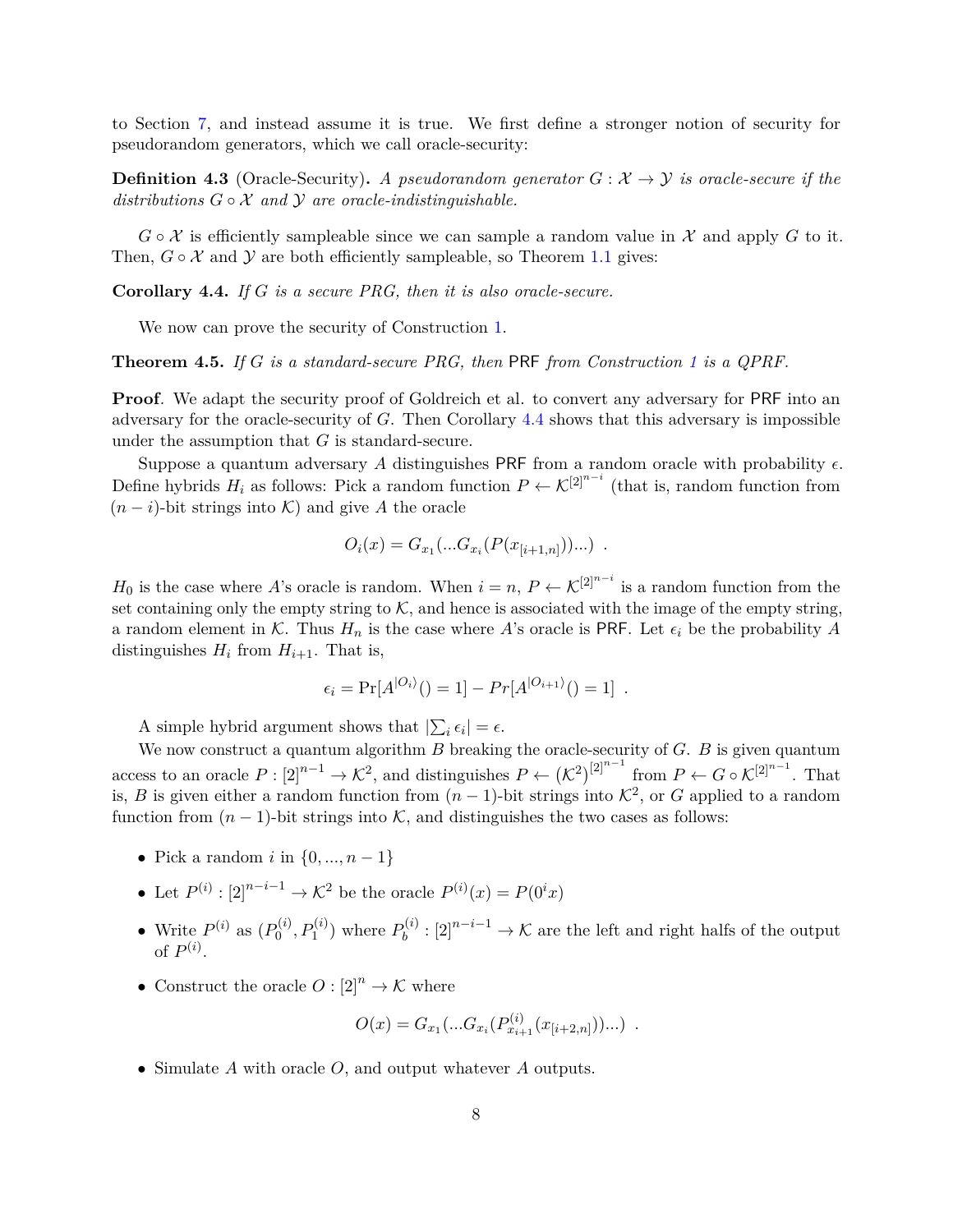Notice that each quantum query to  $O$  results in one quantum query to  $P$ , so  $B$  makes the same number of queries that *A* does.

Fix *i*, and let  $B_i$  be the algorithm *B* using this *i*. In the case where *P* is truly random, so is  $P^{(i)}$ , as are  $P_0^{(i)}$  $P_0^{(i)}$  and  $P_1^{(i)}$  $D_1^{(i)}$ . Thus  $O = O_i$ , the oracle in hybrid  $H_i$ . When  $P$  is drawn from  $G \circ \mathcal{K}^{[2]^{n-1}}$ , then  $P^{(i)}$  is distributed according to  $G \circ \mathcal{K}^{[2]^{n-i-1}}$ , and so  $P_b \leftarrow G_b \circ \mathcal{K}^{[2]^{n-i-1}}$ . Thus  $O = O_{i+1}$ , the oracle in hybrid  $H_{i+1}$ . For fixed *i*, we then have that the quantity

$$
\Pr_{P \leftarrow (\mathcal{K}^2)^{[2]^{n-1}}} [B_i^{|P\rangle}() = 1] - \Pr_{P \leftarrow G \circ \mathcal{K}^{[2]^{n-1}}} [B_i^{|P\rangle}() = 1]
$$

is equal to  $\epsilon_i$ . Averaging over all *i* and taking the absolute value, we have that the distinguishing probability of *B*,

$$
\left| \Pr_{P \leftarrow (\mathcal{K}^2)^{[2]^{n-1}}} [B^{|P\rangle}() = 1] - \Pr_{P \leftarrow G \circ \mathcal{K}^{[2]^{n-1}}} [B^{|P\rangle}() = 1] \right| ,
$$

is equal to

$$
\left|\frac{1}{n}\sum_{i}\epsilon_{i}\right|=\epsilon/n.
$$

Thus *B* breaks the oracle security of *G* with probability only polynomially smaller than the probability *A* distinguishes PRF from a random oracle.

 $\Box$ 

### **5 Pseudorandom Functions from Synthesizers**

In this section, we show that the construction of pseudorandom functions from pseudorandom synthesizers due to Naor and Reingold [\[NR95\]](#page-28-1) is quantum-secure.

**Definition 5.1** (Synthesizer). A pseudorandom synthesizer is a function  $S: \mathcal{X}^2 \to \mathcal{Y}$ . X and  $\mathcal{Y}$ *are implicitly indexed by the security parameter n.*

<span id="page-8-1"></span>**Definition 5.2** (Standard-Security). A pseudoreandom synthesizer  $S: \mathcal{X}^2 \to \mathcal{Y}$  is standard-secure *if, for any set* Z*, no efficient quantum algorithm A making classical queries can distinguish a random function from*  $O(z_1, z_2) = S(O_1(z_1), O_2(z_2))$  *where*  $O_b \leftarrow \mathcal{X}^{\mathcal{Z}}$ . That is, for any such A and  $Z$ , there exists a negligible function  $\epsilon$  such that

$$
\Pr_{\substack{O_1 \leftarrow \mathcal{X}^{\mathcal{Z}} \\ O_2 \leftarrow \mathcal{X}^{\mathcal{Z}}}} \left[ A^{S(O_1, O_2)}() = 1 \right] - \Pr_{O \leftarrow \mathcal{Y}^{\mathcal{Z} \times \mathcal{Z}}} \left[ A^O() = 1 \right] < \epsilon \enspace ,
$$

*where*  $S(O_1, O_2)$  *means the oracle that maps*  $(z_1, z_2)$  *into*  $S(O_1(z_1), O_2(z_2))$ *.* 

 $\overline{\phantom{a}}$  $\overline{\phantom{a}}$  $\overline{\phantom{a}}$  $\overline{\phantom{a}}$  $\overline{\phantom{a}}$  $\overline{\phantom{a}}$  $\overline{\phantom{a}}$ 

<span id="page-8-0"></span>**Construction 2** (NR-PRF). *Given a pseudorandom synthesizer*  $S: \mathcal{X}^2 \to \mathcal{X}$ *, let*  $\ell$  *be an integer and*  $n = 2^{\ell}$ . We let  $\text{PRF}_k(x) = \text{PRF}_k^{(\ell)}(x)$  where  $\text{PRF}^{(i)} : (\mathcal{X}^{2 \times 2^i}) \times [2]^{2^i} \to \mathcal{X}$  is defined as

$$
\begin{aligned} \mathsf{PRF}^{(0)}_{a_{1,0},a_{1,1}}(x) &= a_{1,x} \\ \mathsf{PRF}^{(i)}_{A_1^{(i-1)},A_2^{(i-1)}}(x) &= S(\mathsf{PRF}^{(i-1)}_{A_1^{(i-1)}}(x_{[1,2^{i-1}]}), \\ \mathsf{PRF}^{(i-1)}_{A_2^{(i-1)}}(x_{[2^{i-1}+1,2^i]})) \end{aligned}
$$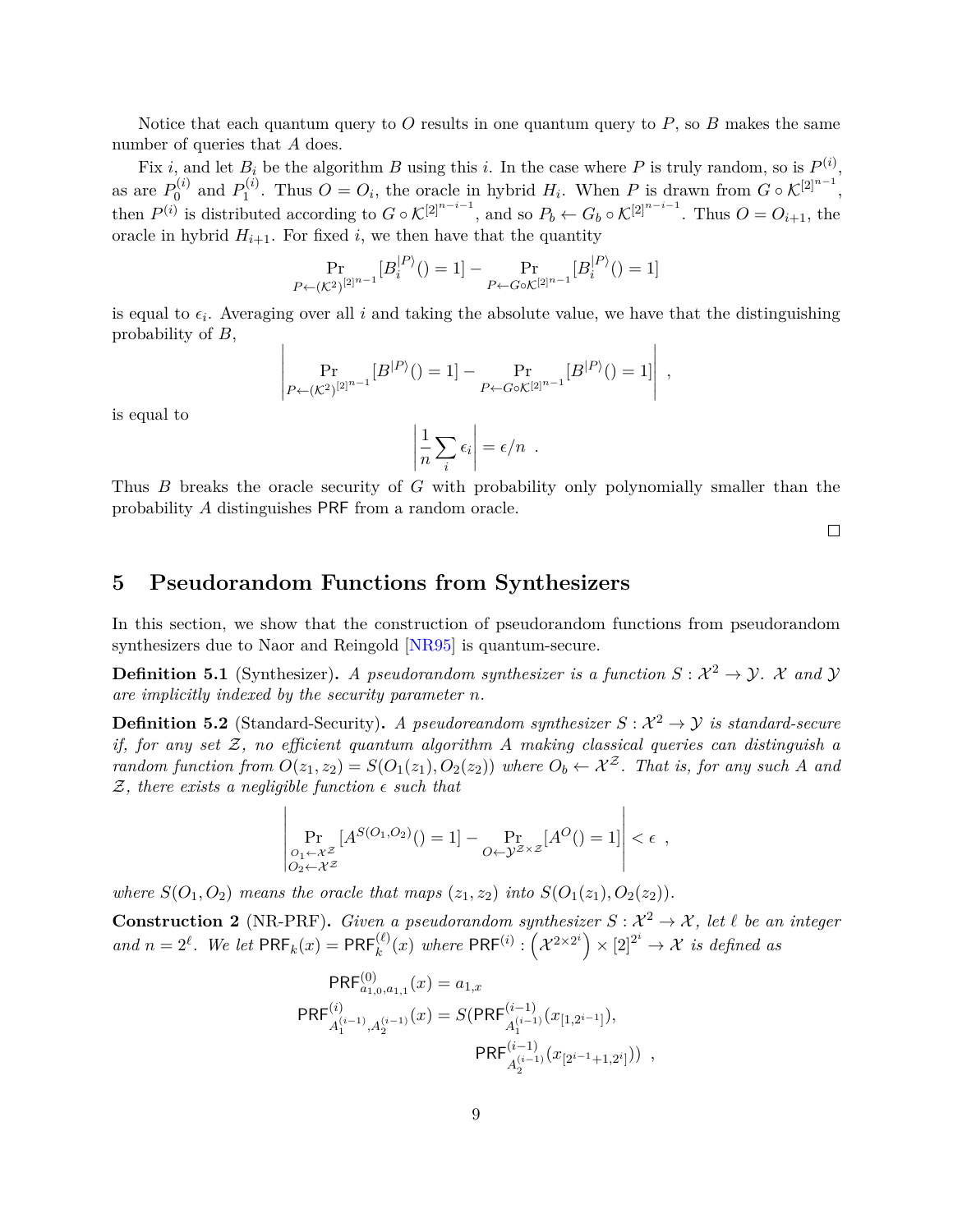*where*

$$
A_1^{(i-1)} = (a_{1,0}, a_{1,1}, a_{2,0}, a_{2,1}, ..., a_{2^{i-1},0}, a_{2^{i-1},1})
$$
  

$$
A_2^{(i-1)} = (a_{2^{i-1}+1,0}, a_{2^{i-1}+1,1}, a_{2,0}, a_{2,1}, ..., a_{2^{i},0}, a_{2^{i},1})
$$

That is, PRF takes a key *k* consisting of  $2 \times 2^{\ell}$  elements of X, and takes bit strings x of length  $2^{\ell}$  as input. It uses *x* to select  $2^{\ell}$  of the elements in the key, and pairs them off. It then applies *S* to each of the pairs, obtaining  $2^{\ell-1}$  elements of X. Next, PRF pairs these elements and applies S to these pairs again, and continues in this way until there is one element left, which becomes the output.

The following theorem is proved in Appendix  $E$ :

<span id="page-9-1"></span>**Theorem 5.3.** *If S is a standard-secure synthesizer, then* PRF *from Construction [2](#page-8-0) is a QPRF.*

**Sketch of Proof.** The proof is very similar to that of the security of the GGM construction: we define a new notion of security for synthesizers, called quantum-security, and use the techniques of Naor and Reingold to prove that quantum-security implies that Construction [2](#page-8-0) is quantum secure. Unlike the GGM case, the equivalence of quantum- and standard-security for synthesizers is not an immediate consequence of Theorem [1.1.](#page-2-0) Nevertheless, we prove the equivalence, completing the proof of security for Construction [2.](#page-8-0)  $\Box$ 

### **6 Direct Construction of Pseudorandom Functions**

In this section, we present the construction of pseudorandom functions from Banerjee, Peikert, and Rosen [\[BPR11\]](#page-28-7). We show that this construction is quantum-secure.

Let *p*, *q* be integers with  $q > p$ . Let  $\lfloor x \rfloor_p$  be the map from  $\mathbb{Z}_q$  into  $\mathbb{Z}_p$  defined by first rounding *x* to the nearest multiple of  $q/p$ , and then interpreting the result as an element of  $\mathbb{Z}_p$ . More precisely,  $\lfloor x \rfloor_p = \lfloor (p/q)x \rfloor$  mod *p* where the multiplication and division in  $\lfloor p/q \rfloor x$  are computed in R.

<span id="page-9-0"></span>**Construction 3.** Let  $p, q, m, \ell$  be integers with  $q > p$ . Let  $\mathcal{K} = \mathbb{Z}_q^{n \times m} \times (\mathbb{Z}^{n \times n})^{\ell}$ . We define  $\mathsf{PRF}: \mathcal{K} \times [2]^{\ell} \to \mathbb{Z}_p^{m \times n}$  as follows: For a key  $k = (\mathbf{A}, \{S_i\})$ , let

$$
\mathsf{PRF}_k(x) = \left[ \mathbf{A}^t \prod_{i=1}^\ell \mathbf{S}_i^{x_i} \right]_p
$$

*.*

The function PRF uses for a key an  $n \times m$  matrix **A** and  $\ell$  different  $n \times n$  matrices  $\mathbf{S}_i$ , where elements are integers mod  $q$ . It uses its  $\ell$ -bit input to select a subset of the  $\mathbf{S}_i$ , which it multiplies together. The product is then multiplied by the transpose of **A**, and the whose result is rounded mod *p*.

Next is an informal statement of the security of PRF, whose proof appears in Appendix [F:](#page-24-0)

<span id="page-9-2"></span>**Theorem 6.1.** Let PRF be as in Construction [3.](#page-9-0) For an appropriate choice of integers  $p, q, m, \ell$ *and distribution*  $\chi$  *on*  $\mathbb{Z}$ *, if we draw*  $\mathbf{A} \leftarrow \mathbb{Z}_q^{n \times m}$  *and*  $S_i \leftarrow \chi^{n \times n}$  *and the Learning With Errors (*LWE*) problem is hard for modulus q and distribution χ, then* PRF *is a QPRF.*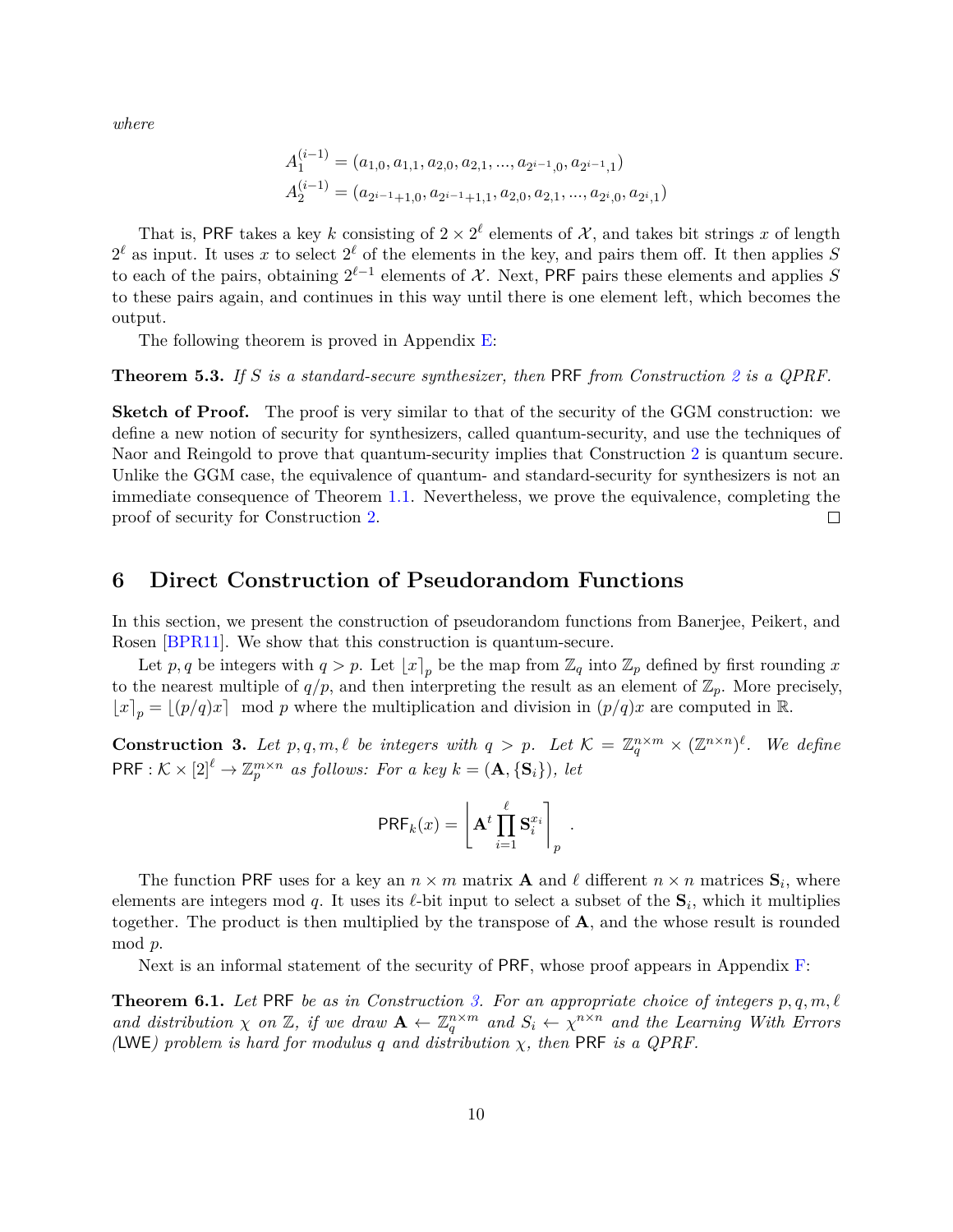**Sketch of Proof.** We follow the ideas from the previous sections and define a new notion of hardness for LWE, which we call oracle-hard, and show its equivalence to standard hardness. We then show that oracle-hardness implies Construction [3](#page-9-0) is quantum-secure. This part is similar to the proof of Banerjee et al., with some changes to get it to work in the quantum setting.  $\Box$ 

# <span id="page-10-0"></span>**7 Distinguishing Oracle Distributions**

In this section, we describe some tools for arguing that a quantum algorithm cannot distinguish between two oracle distributions, culminating in a proof for Theorem [1.1.](#page-2-0) Let  $\mathcal{X}$  and  $\mathcal{Y}$  be sets. We start by recalling two theorems of Zhandry [\[Zha12\]](#page-28-8):

<span id="page-10-3"></span>**Theorem 7.1.** Let A be a quantum algorithm making q quantum queries to an oracle  $H: \mathcal{Y}^{\mathcal{X}}$ . If *we draw H* from some distribution *D*, then for every *z*, the quantity  $Pr_{H \leftarrow D}[A^{|H\rangle}() = z]$  is a linear *combination of the quantities*  $Pr_{H \leftarrow D}[H(x_i) = r_i \forall i \in \{1, ..., 2q\}]$  *for all possible settings of the*  $x_i$ and  $r_i$ .

<span id="page-10-2"></span>**Theorem 7.2.** *Fix q,* and let  $D_{\lambda}$  be a family of distributions on  $\mathcal{Y}^{\chi}$  *indexed by*  $\lambda \in [0,1]$ *. Suppose there is an integer d such that for every* 2*q pairs*  $(x_i, r_i) \in \mathcal{X} \times \mathcal{Y}$ *, the function*  $p(\lambda)$  =  $\Pr_{H \leftarrow D_{\lambda}}[H(x_i) = r_i \forall i \in \{1, ..., 2q\}]$  is a polynomial of degree at most *d* in  $\lambda$ *. Then for any quantum algorithm A making q quantum queries, the output distributions under*  $D_{\lambda}$  *and*  $D_0$  *are*  $2\lambda d^2$ -close.

We now show a similar result:

<span id="page-10-1"></span>**Theorem 7.3.** *Fix q,* and let  $E_r$  be a family of distributions on  $\mathcal{Y}^{\mathcal{X}}$  indexed by  $r \in \mathbb{Z}^+ \cup \{\infty\}$ . *Suppose there is an integer d such that for every* 2*q pairs*  $(x_i, r_i) \in \mathcal{X} \times \mathcal{Y}$ *, the function*  $p(\lambda) =$  $\Pr_{H \leftarrow E_{1/\lambda}}[H(x_i) = r_i \forall i \in \{1, ..., 2q\}]$  *is a polynomial of degree at most d in*  $\lambda$ *. Then for any quantum algorithm A making q quantum queries, the output distributions under*  $E_r$  *and*  $E_\infty$  *are*  $\pi^2 d^3/3r$ *-close.* 

**Sketch of Proof.** Let  $D_{\lambda} = E_{1/\lambda}$ . We see that the conditions of Theorems [7.3](#page-10-1) and [7.2](#page-10-2) are identical, with the following exception: Theorem [7.2](#page-10-2) requires  $D_{\lambda}$  to be a distribution for all  $\lambda \in [0,1]$ , while Theorem [7.3](#page-10-1) only requires  $D_{\lambda}$  to be a distribution when  $1/\lambda$  is an integer (and when  $\lambda = 0$ ). The proof is thus similar in flavor to that of Theorem [7.2,](#page-10-2) with the following exception: the proof of Theorem [7.2](#page-10-2) uses well-known bounds on polynomials *f* where  $f(x) \in [0,1]$  for all  $x \in [0,1]$ . However, we need similar bounds on polynomials f where  $f(x)$  is only required to be in [0,1] for x where 1*/x* is an integer. Such polynomials are far less understood, and we need to prove suitable bounds under these relaxed assumptions. The proof is in Appendix [B.](#page-15-0)  $\Box$ 

In the next section, we apply Theorem [7.3](#page-10-1) to a new class of distributions.

#### **7.1 Small-Range Distributions**

We now apply Theorem [7.3](#page-10-1) to a new distribution on oracles, which we call small-range distributions. Given a distribution *D* on *Y*, define  $SR_r^D(\mathcal{X})$  as the following distribution on functions from  $\mathcal X$  to *Y*:

- For each  $i \in [r]$ , chose a random value  $y_i \in \mathcal{Y}$  according to the distribution *D*.
- For each  $x \in \mathcal{X}$ , pick a random  $i \in [r]$  and set  $O(x) = y_i$ .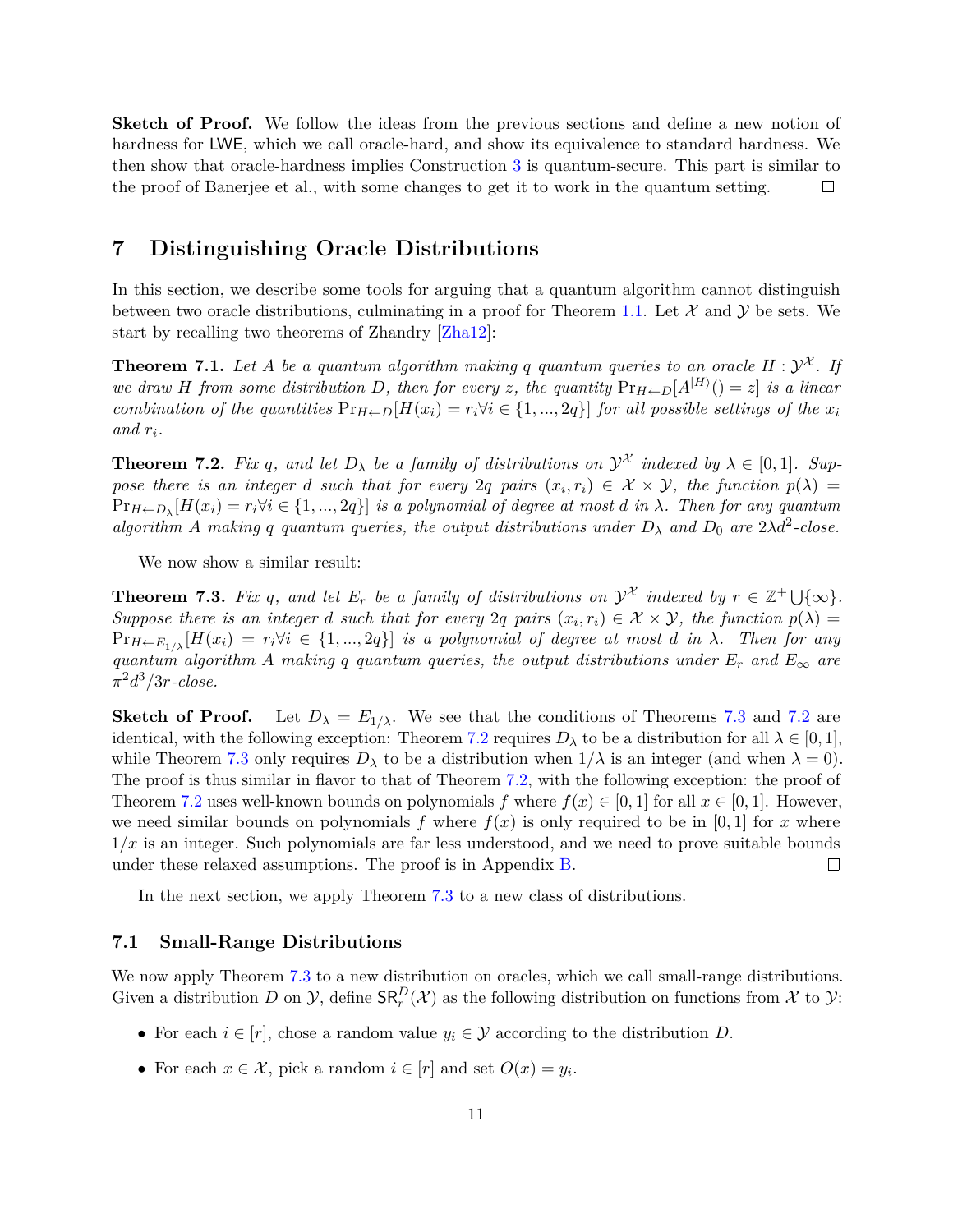We will often omit the domain  $\mathcal X$  when is is clear from context. The following is proved in Appendix [C:](#page-20-0)

<span id="page-11-1"></span>**Lemma 7.4.** *Fix k. For any*  $\mathcal{X}$ *, the probabilities in each of the marginal distributions of*  $\text{SR}_r^D(\mathcal{X})$ *over k inputs are polynomials in* 1*/r of degree k.*

An alternate view of this function is to choose  $g \leftarrow D^{[r]}$  and  $f \leftarrow [r]^{\mathcal{X}}$ , and output the composition  $g \circ f$ . That is,  $\mathsf{SR}_r^D(\mathcal{X}) = D^{[r]} \circ [r]^{\mathcal{X}}$ . In other words, we choose a random function  $f$  from  $\mathcal X$  to  $[r]$ , and compose it with another random function *g* from  $[r]$  to  $\mathcal{Y}$ , where outputs are distributed according to *D*. We call this distribution a small-range distribution because the set of images of any function drawn from the distribution is bounded to at most  $r$  points, which for  $r \ll \mathcal{Y}$  will be a small subset of the co-domain. Notice that, as *r* goes to infinity, *f* will be injective with probability 1, and hence for each  $x$ ,  $g(f(x))$  will be distributed independently according to *D*. That is,  $\mathsf{SR}_{\infty}^D(\mathcal{X}) = D^{\mathcal{X}}$ . We can then use Theorem [7.3](#page-10-1) to bound the ability of any quantum algorithm to distinguish  $\mathsf{SR}_r^D(\mathcal{X})$  from  $\mathsf{SR}_{\infty}^D(\mathcal{X}) = D^{\mathcal{X}}$ :

<span id="page-11-0"></span>**Corollary 7.5.** *The output distributions of a quantum algorithm making q quantum queries to an oracle either drawn from*  $\text{SR}_r^D(\mathcal{X})$  *or*  $D^{\mathcal{X}}$  *are*  $\ell(q)/r$ -close, where  $\ell(q) = \pi^2(2q)^3/3 < 27q^3$ .

We observe that this bound is tight: in Appendix [D](#page-22-1) we show that the quantum collision finding algorithm of Brassard, Høyer, and Tapp [\[BHT97\]](#page-27-2) can be used to distinguish  $\mathsf{SR}_r^D(\mathcal{X})$  from  $D^{\mathcal{X}}$  with optimal probability. This shows that Theorem [7.3](#page-10-1) is tight.

#### **7.2 The Equivalence of Indistinsguishability and Oracle-Indistinguishability**

We now use the above techniques to explore the relationship between indistinguishability and oracle-indistinguishability and to prove Theorem [1.1.](#page-2-0) Clearly, oracle-indistinguishability implies standard indistinguishability: if *A* distinguishes  $D_1$  from  $D_2$ , then the algorithm  $B^{|O\rangle}()$  that picks any  $x \in \mathcal{X}$  and returns  $A(O(x))$  breaks the oracle-indistinguishability.

In the other direction, in the classical world, if *B* makes *q* queries to *O*, we can simulate *O* using *q* samples, and do a hybrid across the samples. This results in an algorithm that breaks the standard indistinuishability. However, in the quantum world, each query might be over a superposition of exponentially many inputs. Therefore there will be exponentially many hybrids, causing the proof to fail.

In the statistical setting, this question has been answered by Boneh et al.  $[BDF+11]$ . They show that if a (potentially unbounded) quantum adversary making *q* queries distinguishes  $D_1^{\mathcal{X}}$  from  $D_2^{\mathcal{X}}$ with probability  $\epsilon$ , then  $D_1$  and  $D_2$  must  $\Omega(\epsilon^2/q^4)$ -far. We now have the tools to extend this result to the computational setting (and improve the result for the statistical setting in the process) by proving Theorem [1.1.](#page-2-0)

**Proof of Theorem [1.1.](#page-2-0)** Let *B* be an (efficient) quantum adversary that distinguishes  $D_1^{\mathcal{X}}$  from  $D_2^{\mathcal{X}}$  with non-negligible probability  $\epsilon$ , for distributions  $D_1$  and  $D_2$  over  $\mathcal{Y}$ . That is, there is some set  $\mathcal X$  such that

$$
\left| \Pr_{O \leftarrow D_1^{\mathcal{X}}}[B^{|O\rangle}() = 1] - \Pr_{O \leftarrow D_2^{\mathcal{X}}}[B^{|O\rangle}() = 1] \right| = \epsilon.
$$

Our goal is to construct an (efficient) quantum algorithm *A* that distinguishes a sample of  $D_1$ from a sample of  $D_2$ . To this end, choose *r* so that  $\ell(q)/r = \epsilon/4$ , where  $\ell(q)$  is the polynomial from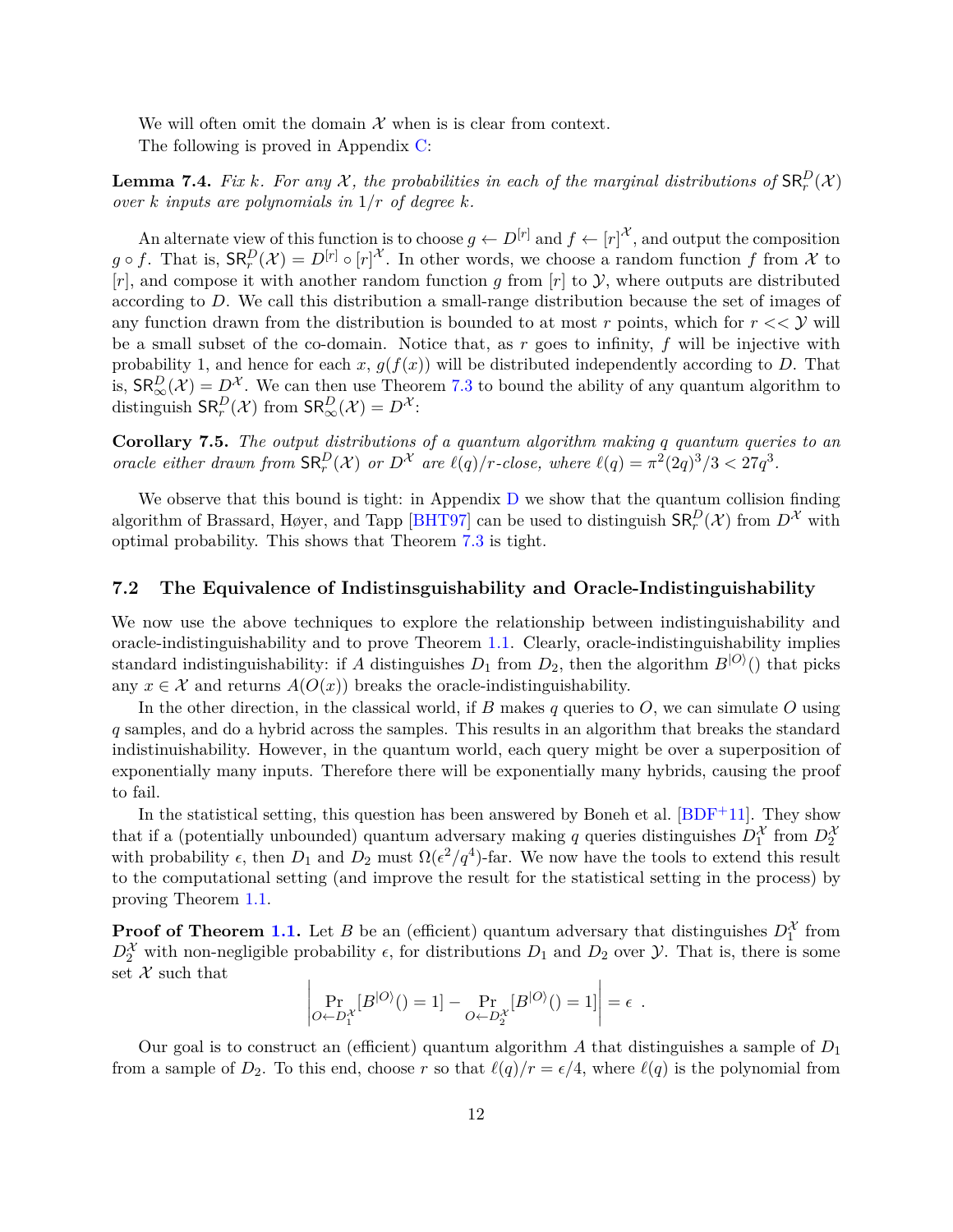Corollary [7.5.](#page-11-0) That is,  $r = 4\ell(q)/\epsilon$ . No quantum algorithm can distinguish  $\text{SR}_r^{D_i}(\mathcal{X})$  from  $D_i^{\mathcal{X}}$  with probability greater than  $\ell(q)/r = \epsilon/4$ . Thus, it must be that the quantity

$$
\left| \Pr_{O \leftarrow \mathsf{SR}_r^{D_1}(\mathcal{X})} [B^{|O\rangle}( ) = 1] - \Pr_{O \leftarrow \mathsf{SR}_r^{D_2}(\mathcal{X})} [B^{|O\rangle}( ) = 1] \right|
$$

 $\bigg\}$  $\overline{\phantom{a}}$  $\downarrow$ I  $\mid$ 

is at least  $\epsilon/2$ . We now define  $r + 1$  hybrids  $H_i$  as follows: For  $j = 0, ..., i - 1$ , draw  $y_j$  from  $D_1$ . For  $j = i, ..., r - 1$ , draw  $y_j$  from  $D_2$ . Then give *B* the oracle *O* where for each *x*,  $O(x)$  is a randomly selected  $y_i$ .  $H_r$  is the case where  $O \leftarrow \mathsf{SR}_r^{D_1}$ , and  $H_0$  is the case where  $O \leftarrow \mathsf{SR}_r^{D_2}$ . Hence  $H_0$  and  $H_r$  are distinguished with probability at least  $\epsilon/2$ . Let

$$
\epsilon_i = \Pr_{O \leftarrow H_{i+1}}[B^{|O\rangle}() = 1] - \Pr_{O \leftarrow H_i}[B^{|O\rangle}() = 1]
$$

be the probability that *B* distinguishes  $H_{i+1}$  from  $H_i$ . Then  $\sum_{i=1}^r \epsilon_i \geq \epsilon/2$ .

We construct an algorithm *A* that distinguishes between  $D_1$  and  $D_2$  with probability  $\epsilon/2r$ . *A*, on inputs *y*, does the following:

- Choose a random  $i \in [r]$ .
- Construct a random oracle  $O_0 \leftarrow [r]^{\mathcal{X}}$ .
- Construct random oracles  $O_1 \leftarrow D_1^{\{0,\ldots,i-1\}}$ { $0, \ldots, i-1$ } and *O*<sub>2</sub> ← *D*<sub>2</sub><sup>{ $i+1, \ldots, r-1$ }</sup>  $2^{i+1,\dots,r-1}$ .
- construct the oracle  $O$  where  $O(x)$  is defined as follows:
	- $\sim$  Compute  $j = O_0(x)$ .
	- $-$  If  $j = i$ , output *y*.
	- $-$  Otherwise, if  $j < i$ , output  $O_1(j)$  and if  $j > i$ , output  $O_2(j)$ .
- Simulate *B* with the oracle *O*, and output the output of *B*.

Let  $A_i$  be the algorithm  $A$  using  $i$ . If  $y \leftarrow D_1$ ,  $B$  sees hybrid  $H_{i+1}$ . If  $y \leftarrow D_2$ ,  $B$  sees  $H_i$ . Therefore, we have that

$$
\Pr_{y \leftarrow D_1} [A_i(y) = 1] - \Pr_{y \leftarrow D_2} [A_i(y) = 1] = \epsilon_i .
$$

Averaging over all *i*, we get that *A*'s distinguishing probability is

$$
\left|\Pr_{y \leftarrow D_1}[A(y) = 1] - \Pr_{y \leftarrow D_2}[A(y) = 1]\right| = \left|\frac{1}{r}\sum_{i=1}^r \epsilon_i\right| \ge \frac{\epsilon}{2r} = \frac{\epsilon^2}{8\ell(q)}.
$$

Thus, *A* is an (efficient) algorithm that distinguishes  $D_1$  from  $D_2$  with non-negligible probability. Hence, it breaks the indistinguishability of  $D_1$  and  $D_2$ .  $\Box$ 

Notice that by removing the requirement that *B* be an efficient algorithm, we get a proof for the statistical setting as well, so that if any computationally unbounded quantum algorithm making q quantum queries distinguishes  $D_1^{\mathcal{X}}$  from  $D_2^{\mathcal{X}}$  with probability  $\epsilon$ , then  $D_1$  and  $D_2$  must be  $\Omega(\epsilon^2/\ell(q)) = \Omega(\epsilon^2/q^3)$ -far, improving the result of Boneh et al. by a factor of *q*.

Now that Theorem [1.1](#page-2-0) is proved, we have completed the proof of security for the GGM construction (Construction [1\)](#page-6-0) in the quantum setting. With some modifications to the proof, we can also prove the quantum security for Constructions [2](#page-8-0) and [3,](#page-9-0) as shown in Appendix [E](#page-22-0) and Appendix [F.](#page-24-0)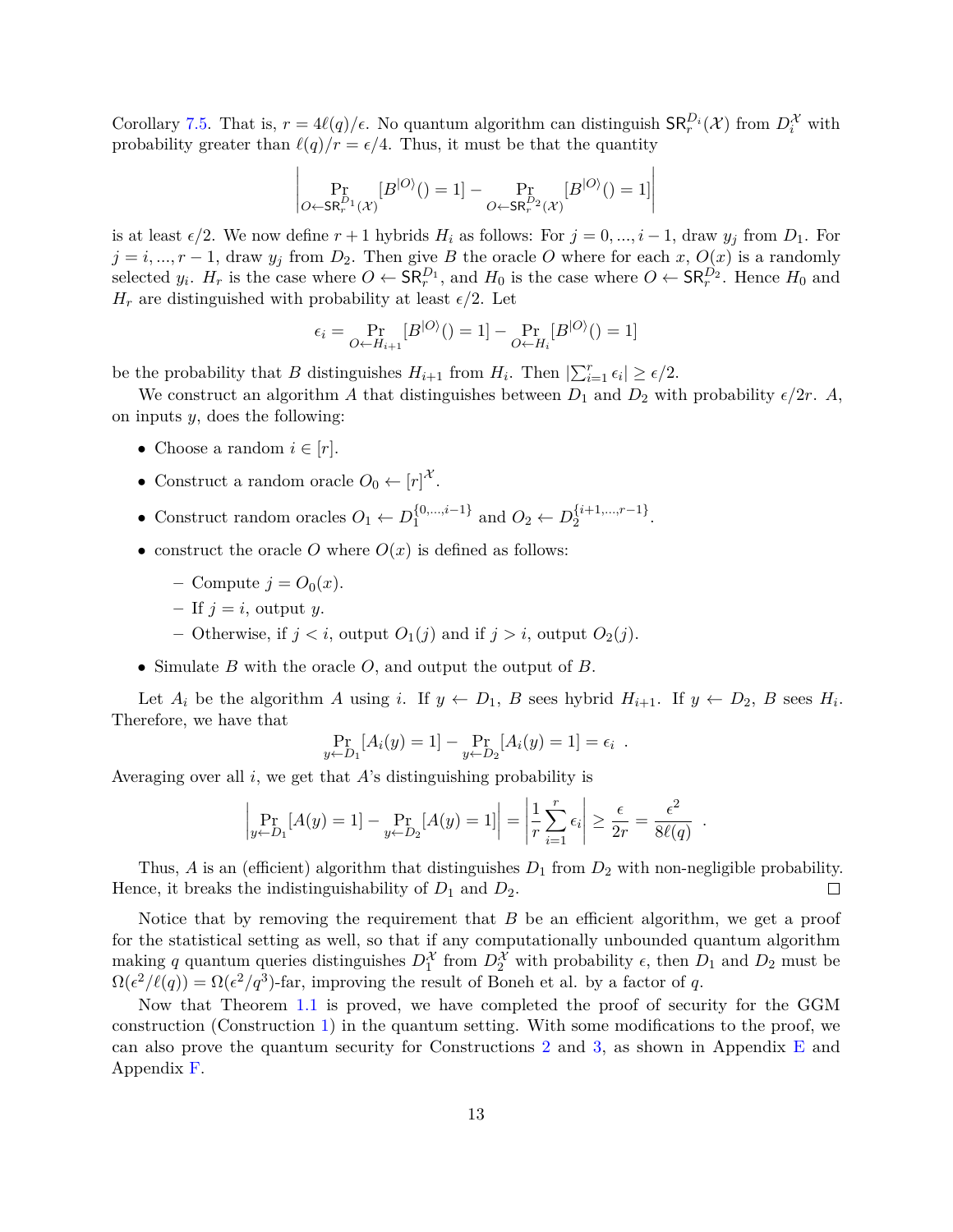# **8 Conclusion**

We have shown that not all pseudorandom functions secure against classical queries are also secure against quantum queries. Nevertheless, we demonstrate the security of several constructions of pseudorandom functions against quantum queries. Specifically, we show that the construction from pseudorandom generators [\[GGM86\]](#page-28-0), the construction from pseudorandom synthesizers [\[NR95\]](#page-28-1), and the direct construction based on the Learning With Errors problem [\[BPR11\]](#page-28-7) are all secure against quantum algorithms making quantum queries. We accomplish these results by providing more tools for bounding the ability of a quantum algorithm to distinguish between two oracle distributions. We leave as an open problem proving the quantum security of some classical uses of pseudorandom functions. We have two specific instances in mind:

- Pseudorandom permutations (Block Ciphers) secure against quantum queries. We know how to build pseudorandom permutations from pseudorandom functions in the classical setting ([\[LR88,](#page-28-11) [NR99\]](#page-28-12)). Classically, the first step to prove security is to replace the pseudorandom functions with truly random functions, which no efficient algorithm can detect. The second step is to prove that no algorithm can distinguish this case from a truly random permutation. For this construction to be secure against quantum queries, a quantum-secure pseudorandom function is clearly needed. However, it is not clear how to transform the second step of the proof to handle quantum queries.
- Message Authentication Codes (MACs) secure against quantum queries. MACs can be built from pseudorandom functions and proven existentially unforgeable against a classical adaptive chosen message attack. If we allow the adversary to ask for an authentication on a superposition of messages, a new notion of security is required. One possible definition of security is that, after *q* queries, no adversary can produce  $q + 1$  classical valid message/tag pairs. Given a pseudorandom function secure against quantum queries, proving this form of security reduces to proving the impossibility of the following: After *q* quantum queries to a random oracle *O*, output  $q+1$  input/output pairs of O with non-negligible probability.

# **Acknowledgments**

We would like to thank Dan Boneh for his guidance and many insightful discussions. This work was supported by NSF and DARPA. Any opinions, findings, and conclusions or recommendations expressed in this material are those of the author(s) and do not necessarily reflect the views of the Department of Defense or the U.S. Government.

# <span id="page-13-0"></span>**A Proof of the Separation Result**

Here we finish the counter-example from Section [3](#page-5-0) and the proof of Theorem [3.1](#page-5-1) by proving Claims [1](#page-6-1) and [2.](#page-6-2) Recall that we start with a pseudorandom function PRF with key-space  $K$ , domain [N], and range Y where  $|\mathcal{Y}| \geq N^2$ . We then construct a new pseudorandom function PRF<sup>'</sup> whose keys are pairs  $(k, a)$  where  $k \in \mathcal{K}$  and  $a \in \mathcal{A}$  where  $\mathcal{A}$  is the set of primes in  $(N/2, N]$ . We let  $N'$  be the smallest power of 2 greater than  $4N^2$ , and for  $x \in [N']$ , define  $\text{PRF}'_{(k,a)}(x) = \text{PRF}_k(x \mod a)$ .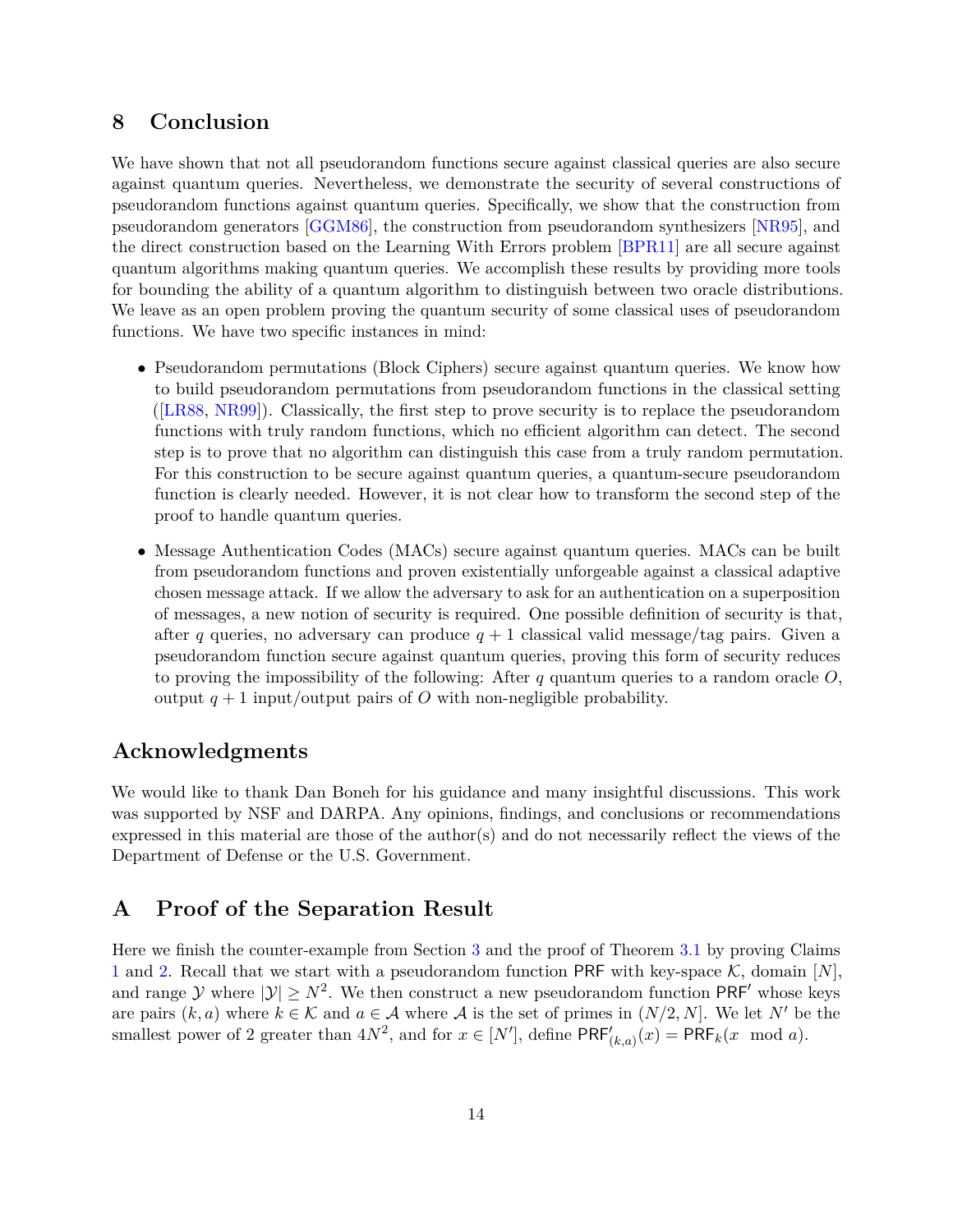**Proof of Claim [1.](#page-6-1)** We prove that if PRF is standard-secure, so is PRF'. Suppose we have a quantum adversary A making classical queries that distinguishes PRF<sup>'</sup> from a random function with non-negligible probability  $\epsilon$ . That is,

$$
\left| \Pr_{k \leftarrow \mathcal{K}, a \leftarrow \mathcal{A}} [A^{\mathsf{PRF}'_{(k,a)}}() = 1] - \Pr_{O \leftarrow \mathcal{Y}^{\mathcal{X}}}[A^O() = 1] \right| = \epsilon
$$

This is equivalent to

$$
\left| \Pr_{k \leftarrow \mathcal{K}, a \leftarrow \mathcal{A}} [A^{\mathsf{PRF}_k(\cdot \mod a)}() = 1] - \Pr_{O \leftarrow \mathcal{Y}^{\mathcal{X}}}[A^O() = 1] \right| = \epsilon
$$

Consider the quantity

$$
\left| \Pr_{O \leftarrow \mathcal{Y}^{\mathcal{X}}, a \leftarrow \mathcal{A}} [A^{O(\cdot \mod a)}() = 1] - \Pr_{O \leftarrow \mathcal{Y}^{\mathcal{X}}} [A^O() = 1] \right| \right|
$$

The left hand side is the case where O is a random function in  $\mathcal{Y}^{\mathcal{X}}$ , a is a random prime in  $(N/2, N]$ , and we give *A* the oracle  $O'(x) = O(x \mod a)$ . As long as *A* never queries its oracle on two points *x* and *x*' such that  $x \equiv x' \mod a$ , this oracle will look random. If *A* makes *q* queries, there are  $\binom{q}{2}$  $\binom{q}{2}$  possible differences between query points. Each difference is at most  $8N^2$ , so for large *N* it can only be divisible by at most 2 different moduli *a*. Notice that  $|A| \in \Omega(N/\log N)$ . Each difference thus has a probability at most  $2/|\mathcal{A}| \in O(2 \log N/N)$  of being divisible by *a*, so the total probability of querying *x* and *x*' such that  $x \equiv x' \mod a$  is at most  $O(q^2 \log N/N)$ . Thus this probability, and hence the ability of  $A$  to distinguish  $O'$  from a random oracle, is negligible.

A simple hybrid argument then shows that

$$
\left| \Pr_{k \leftarrow \mathcal{K}, a \leftarrow \mathcal{A}} [A^{\mathsf{PRF}_k(\cdot \mod a)}() = 1] - \Pr_{O \leftarrow \mathcal{Y}^{\mathcal{X}}, a \leftarrow \mathcal{A}} [A^{O(\cdot \mod a)}() = 1] \right| \ge \epsilon - O(q^2 \log N/N)
$$

Define a quantum algorithm *B* which distinguishes PRF from a random oracle. *B* has an oracle *O*, chooses a random prime  $a \in (N/2, N]$ , and simulates *A* with the oracle  $O'(x) = O(x \mod a)$ . When  $O = PRF_k$ , we get the left side, and when O is random, we get the right side. Thus,

$$
\left| \Pr_{k \leftarrow \mathcal{K}}[B^{\mathsf{PRF}_k}(t)] = 1 \right| - \Pr_{O \leftarrow \mathcal{Y}^{\mathcal{X}}}[B^O(t)] = 1] \right| \ge \epsilon - O(q^2 \log N / N)
$$

Since *N* is exponential, *B* breaks the standard-security of PRF.

**Proof of Claim [2.](#page-6-2)** We now show that PRF and PRF' cannot both be quantum-secure. Suppose PRF is quantum secure. We first consider the case where PRF' is built from a truly random function  $O: [N] \to \mathcal{Y}$ . That is,  $\mathsf{PRF}'_a(x) = O(x \mod a)$ .

Since  $|\mathcal{Y}| \geq N^2$ , the probability that there is a collision  $(x, x')$  where  $O(x) = O(x')$  is less than  $1/2$ . In this case, we then notice that PRF' is periodic with period *a*, and we can use the results of Boneh and Lipton [\[BL95\]](#page-27-1) to find this period in polynomial time by making quantum queries to the oracle. Thus, we get a distinguisher that works as follows, given access to an oracle  $O'$ :

• Use the period-finding algorithm of Boneh and Lipton to find the period  $a$  of  $O'$ .

 $\Box$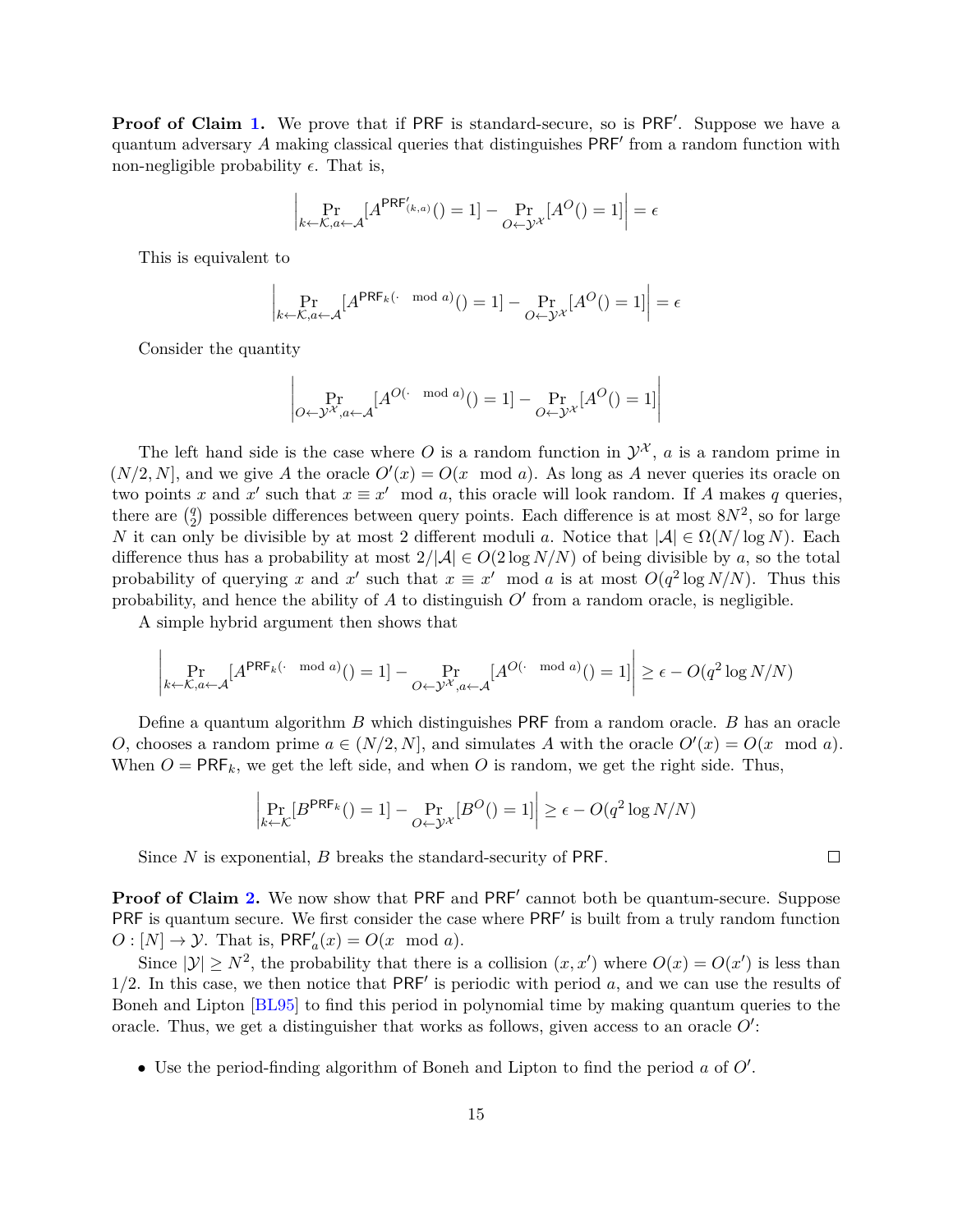• If  $a \in (N/2, N]$ , pick a random  $x \in [N' - a]$ , and verify that  $O'(x) = O'(x + a)$ . If so, output 1. Otherwise, output 0.

If  $O' = O(x \mod a)$ , then with probability at least  $1/2$ , O will have no collisions, meaning we will find *a* with probability  $1 - o(1)$ .  $O'(x) = O'(x + a)$  will always be true in this case, so we output 1. If *O'* is random, then for any *x*, the probability that there is any  $x' \in x + (N/2, N]$  with  $O'(x') = O'(x)$  is negligible, so the random oracle will fail the test with all but negligible probability. Therefore, we distinguish PRF<sup>'</sup> from random with probability at least  $1/2 - o(1)$ .

We now switch to the true definition of  $PRF'$ . That is, we replace the random oracle  $O$  with PRF. Since PRF is quantum-secure, this only affects the behavior of our distinguisher negligibly. Therefore, our distinguisher still distinguishes  $PRF'$  from random with probability at least  $1/2 - o(1)$ .  $\Box$ 

# <span id="page-15-0"></span>**B Proof of Theorem [7.3](#page-10-1)**

Here we prove Theorem [7.3.](#page-10-1) We will actually prove a more general version. Recall that we have a family of distributions  $E_r$  over  $\mathcal{Y}^{\mathcal{X}}$  parametrized by  $r \in \mathbb{Z}^+ \cup \{\infty\}$ . For any 2*q* pairs  $(x_i, r_i)$ , suppose the function  $p(\lambda) = Pr_{H \leftarrow E_{1/\lambda}}[H(x_i) = r_i \forall i \in \{1, ..., 2q\}]$  satisfies:

- *p* is represented by a polynomial in  $\lambda$  of degree at most *d*.
- $p^{(i)}(0)$ , the *i*th derivative of *p* at 0, is 0 for each  $i \in \{1, ..., \Delta 1\}$ .

Setting  $\Delta = 1$  gives the conditions of the theorem.

We will show that any *q* query quantum algorithm can only distinguish  $E_r$  from  $E_\infty$  with probability at most  $2^{2-\Delta} \zeta(2\Delta) (1/r)^{\Delta} (d)^{3\Delta}$ .

Let  $\lambda = 1/r$ . We follow the same proof technique as in Zhandry [\[Zha12\]](#page-28-8).

By Theorem [7.1,](#page-10-3) for a *q*-query quantum algorithm *A*,  $Pr_{H \leftarrow E_r}[A^H() = z]$  is a linear combination of the  $Pr_{H \leftarrow E_r}[H(x_i) = r_i \forall i \in \{1, ..., 2q\}]$ . Thus, for any z,  $Pr_{H \leftarrow E_{1/\lambda}}[A^H() = z]$  is a polynomial in *λ* of degree *d* with the first  $Δ - 1$  derivatives at  $λ = 0$  being 0.

Now, suppose that *A* distinguishes  $E_{1/\lambda}$  from  $E_{\infty}$  with probability  $\epsilon(\lambda)$ . That is

$$
\sum_{z} \left| \Pr_{H \leftarrow E_{1/\lambda}}[A^H() = z] - \Pr_{H \leftarrow E_{\infty}}[A^H() = z] \right| = \epsilon(\lambda) .
$$

Let  $\mathcal{Z}_\lambda$  be the set of *z* such that *z* is a more likely output under  $E_{1/\lambda}$  than  $E_\infty$ . That is,  $\Pr_{H \leftarrow E_{1/\lambda}}[A^H() = z] > \Pr_{H \leftarrow E_{\infty}}[A^H() = z]$ . It is not difficult to show that

$$
\Pr_{H \leftarrow E_{1/\lambda}}[A^H() \in \mathcal{Z}_{\lambda}] - \Pr_{H \leftarrow E_{\infty}}[A^H() \in \mathcal{Z}_{\lambda}] = \epsilon(\lambda)/2.
$$

Fix  $\lambda_0$ , and consider the quantity

$$
p_{\lambda_0}(\lambda) \equiv \Pr_{H \leftarrow E_{1/\lambda}}[A^H() \in \mathcal{Z}_{\lambda_0}] = \sum_{z \in \mathcal{Z}_{\lambda_0}} \Pr_{H \leftarrow E_{1/\lambda}}[A^H() = z] .
$$

<span id="page-15-1"></span>Then  $p_{\lambda}(\lambda) - p_{\lambda}(0) = \epsilon(\lambda)/2$ . Further, for each  $\lambda_0$ ,  $p_{\lambda_0}$  is a degree-d polynomial in  $\lambda$  such that  $p_{\lambda_{\alpha}}^{(i)}$  $\lambda_0^{(i)}(0) = 0$  for  $i \in \{1, ..., \Delta - 1\}$ . It also lies in the range  $[0, 1]$  when  $\lambda = 0$  or  $1/\lambda \in \mathbb{Z}^+$ . Thus, we make use of the following theorem: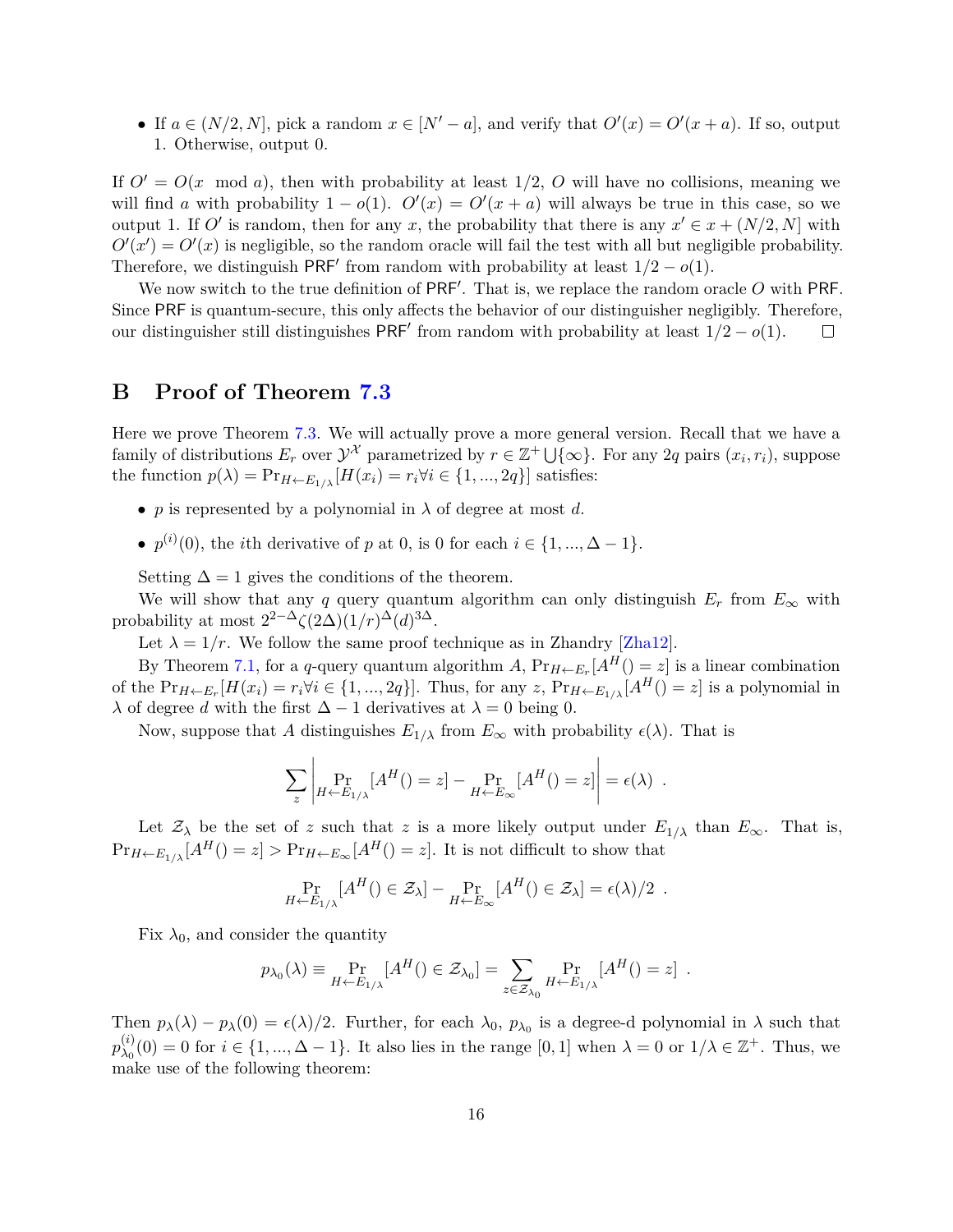**Theorem B.1.** Let  $p(\lambda)$  be a polynomial in  $\lambda$  of degree  $d$  such that  $p^{(i)}(0) = 0$  for  $i \in \{1, ..., \Delta - 1\}$ ,  $0 \le p(0) \le 1$ , and  $0 \le p(1/r) \le 1$  for all  $r \in \mathbb{Z}^+$ . Then  $|p(1/r) - p(0)| < 2^{1-\Delta} \zeta(2\Delta)(1/r)^{\Delta} d^{3\Delta}$  for  $all \ r \in \mathbb{Z}^+$ , where  $\zeta$  *is the Riemann Zeta function.* 

Before proving this theorem, we use it to finish the proof of Theorem [7.3.](#page-10-1) For each  $\lambda_0$ ,  $p_{\lambda_0}$ satisfies the conditions of Theorem [B.1,](#page-15-1) so we must have that  $p_{\lambda_0}(\lambda) - p_{\lambda_0}(0) < 2^{1-\Delta}\zeta(2\Delta)\lambda^{\Delta}d^{3\Delta}$ . But then setting  $\lambda_0 = \lambda$ , we get that

$$
\epsilon(\lambda) = 2(p_{\lambda}(\lambda) - p_{\lambda}(0)) < 2^{2-\Delta} \zeta(2\Delta) \lambda^{\Delta} d^{3\Delta} \ .
$$

Replacing  $1/\lambda$  with *r*, we have shown that the output distributions of any *q* query quantum algorithm *A* under  $E_r$  and  $E_\infty$  are  $2^{2-\Delta}\zeta(2\Delta)(1/r)^{\Delta}d^{3\Delta}$ -close, as desired.

**Proof of Theorem [B.1.](#page-15-1)** We have a polynomial *p* of degree *d* with  $p^{(i)}(0) = 0$  for  $i \in \{1, ..., \Delta - 1\}$ . Further, for  $r \in \mathbb{Z}^+ \cap \{\infty\}$ ,  $0 \leq p(1/r) \leq 1$ . Now, let  $s(\lambda) = \frac{p(\lambda) - p(0)}{\lambda^{\Delta}}$ . Then *s* is a  $d - \Delta$ -degree polynomial. We will now interpolate this polynomial at  $d - \Delta + 1$  points: let

$$
\lambda_i = \frac{1}{\left\lfloor \frac{(d-\Delta+1)^3}{2i^2} \right\rfloor} .
$$

Then we can use the Lagrange interpolating polynomials to interpolate  $s(\lambda)$ . Let  $s_i = s(\lambda_i)$ . Then:

$$
s(\lambda) = \sum_{i=1}^{d-\Delta+1} s_i \ell_i(\lambda)
$$

where  $\ell_i(\lambda)$  is the Lagrange polynomial

$$
\ell_i(\lambda) = \prod_{j=1, j \neq i}^{d - \Delta + 1} \left( \frac{\lambda - \lambda_j}{\lambda_i - \lambda_j} \right)
$$

Then we get

$$
p(\lambda) - p(0) = \lambda^{\Delta} \sum_{i=1}^{d-\Delta+1} \frac{p(\lambda_i) - p(0)}{\lambda_i^{\Delta}} \ell_i(\lambda)
$$

$$
= \sum_{i=1}^{d-\Delta+1} a_i(\lambda) (p(\lambda_i) - p(0))
$$

where

$$
a_i(\lambda) = \left(\frac{\lambda}{\lambda_i}\right)^{\Delta} \ell_i(\lambda) .
$$

Now, observe that  $1/\lambda_i$  are integers, so  $0 \le p(\lambda_i) \le 1$  by assumption. Since  $0 \le p(0) \le 1$  as well, we must have that  $|p(\lambda_i) - p(0)| \leq 1$ . Therefore,

$$
|p(\lambda) - p(0)| = \sum_{i=1}^{d - \Delta + 1} |a_i(\lambda)|.
$$

<span id="page-16-0"></span>We now need to bound this sum.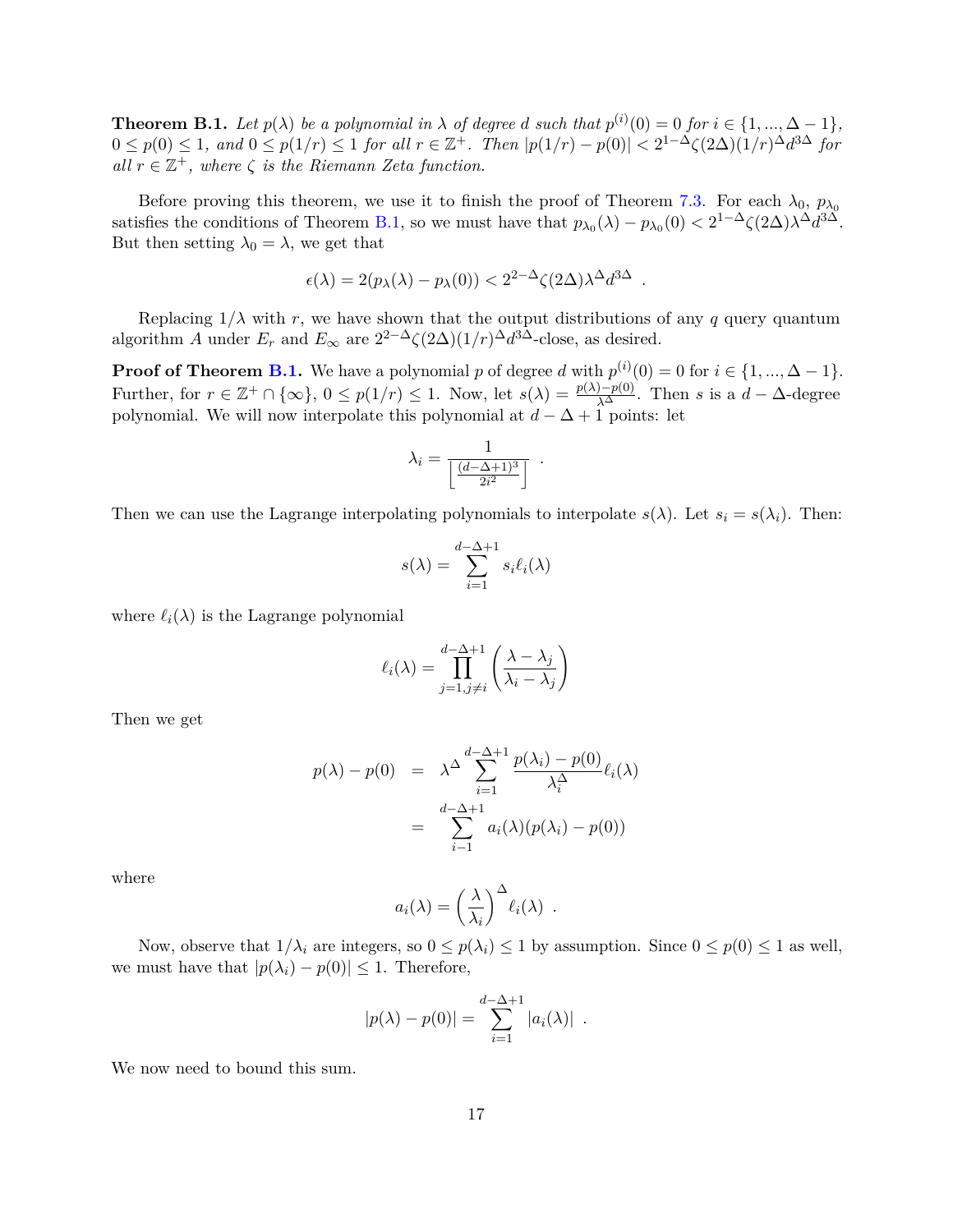**Claim 3.** *If*  $\lambda \leq \lambda_i$  *for all i*, *then*  $\sum_i |a_i(\lambda)| < 2^{1-\Delta} \zeta(2\Delta) \lambda^{\Delta} d^{3\Delta}$ 

Before proving this claim, we note that it proves Theorem [B.1](#page-15-1) when  $\lambda \leq \lambda_i$  for all *i* (equivalently,  $\lambda \leq \lambda_1$ ). If  $\lambda > \lambda_1$ , then the bound we are trying to prove is at least

$$
2^{1-\Delta}\zeta(2\Delta)\left(\frac{(d-\Delta+1)^3}{\lfloor(d-\Delta+1)^3/2\rfloor}\right)^{\Delta} > 2\zeta(2\Delta) > 2.
$$

Which is already trivially satisfied by the assumption that  $p(1/r) \in [0, 1]$ .

**Proof of Claim [3.](#page-16-0)** First, notice that

$$
\left|\frac{a_i(\lambda)}{\lambda^{\Delta}}\right| = \left(\frac{1}{\lambda_i}\right)^{\Delta} \prod_{j=1, j\neq i}^{d-\Delta+1} \left(\frac{|\lambda - \lambda_j|}{|\lambda_i - \lambda_j|}\right) \le \left(\frac{1}{\lambda_i}\right)^{\Delta} \prod_{j=1, j\neq i}^{d-\Delta+1} \left(\frac{\lambda_j}{|\lambda_i - \lambda_j|}\right)
$$

Now, observe that  $\lambda_i \geq \frac{2i^2}{(d-\Delta+1)^3}$  and that

$$
|\lambda_i - \lambda_j| = \lambda_i \lambda_j \left| \left| \frac{(d - \Delta + 1)^3}{2i^2} \right| - \left| \frac{(d - \Delta + 1)}{2j^2} \right| \right|
$$
  
\n
$$
\geq \frac{2i^2}{(d - \Delta + 1)^3} \lambda_j \left( \left| \frac{(d - \Delta + 1)^3}{2i^2} - \frac{(d - \Delta + 1)^3}{2j^2} \right| - 1 \right)
$$

Which can be simplified to

$$
|\lambda_i - \lambda_j| \ge \lambda_j \frac{|i^2 - j^2| - \frac{2i^2j^2}{(d - \Delta + 1)^3}}{j^2}
$$

We notice that the numerator is minimized by making *i* and *j* as large as possible, which is when they are  $d - \Delta + 1$  and  $d - \Delta$ . In this case, the quantity becomes  $\lambda_j \left(3 - \frac{2}{d - \Delta + 1}\right) / j^2$ , which is greater than 0 as long as  $d - \Delta + 1 \ge 1$  (if  $d - \Delta < 0$ , then  $p(\lambda)$  is a constant, so the theorem is trivial).

Thus

$$
\left|\frac{a_i(\lambda)}{\lambda^{\Delta}}\right| \le \left(\frac{1}{\lambda_i}\right)^{\Delta} \prod_{j=1, j\neq i}^{d-\Delta+1} \left(\frac{j^2}{|i^2 - j^2| - \frac{2i^2j^2}{(d-\Delta+1)^3}}\right)
$$

The  $(1/\lambda_i)^{\Delta}$  term is bounded by  $\left(\frac{(d-\Delta+1)^3}{2i^2}\right)$  $\frac{\Delta+1}{2i^2}$ )<sup> $\triangle$ </sup>. We now bound the other term: **Claim 4.** For all integers D and *i* such that  $i \leq D$ ,  $\alpha_{D,i} \leq 2$  where

$$
\alpha_{D,i} = \prod_{j=1, j \neq i}^{D} \left( \frac{j^2}{|i^2 - j^2| - \frac{2i^2 j^2}{D^3}} \right)
$$

**Proof***.* First, rewrite  $\alpha_{D,i}$  as

$$
\alpha_{D,i} = \prod_{j=1, j \neq i}^{D} \frac{j^2}{|i^2 - j^2|} \prod_{j=1, j \neq i}^{D} \frac{1}{1 - \frac{2i^2 j^2}{|i^2 - j^2|D^3}}
$$

 $\Box$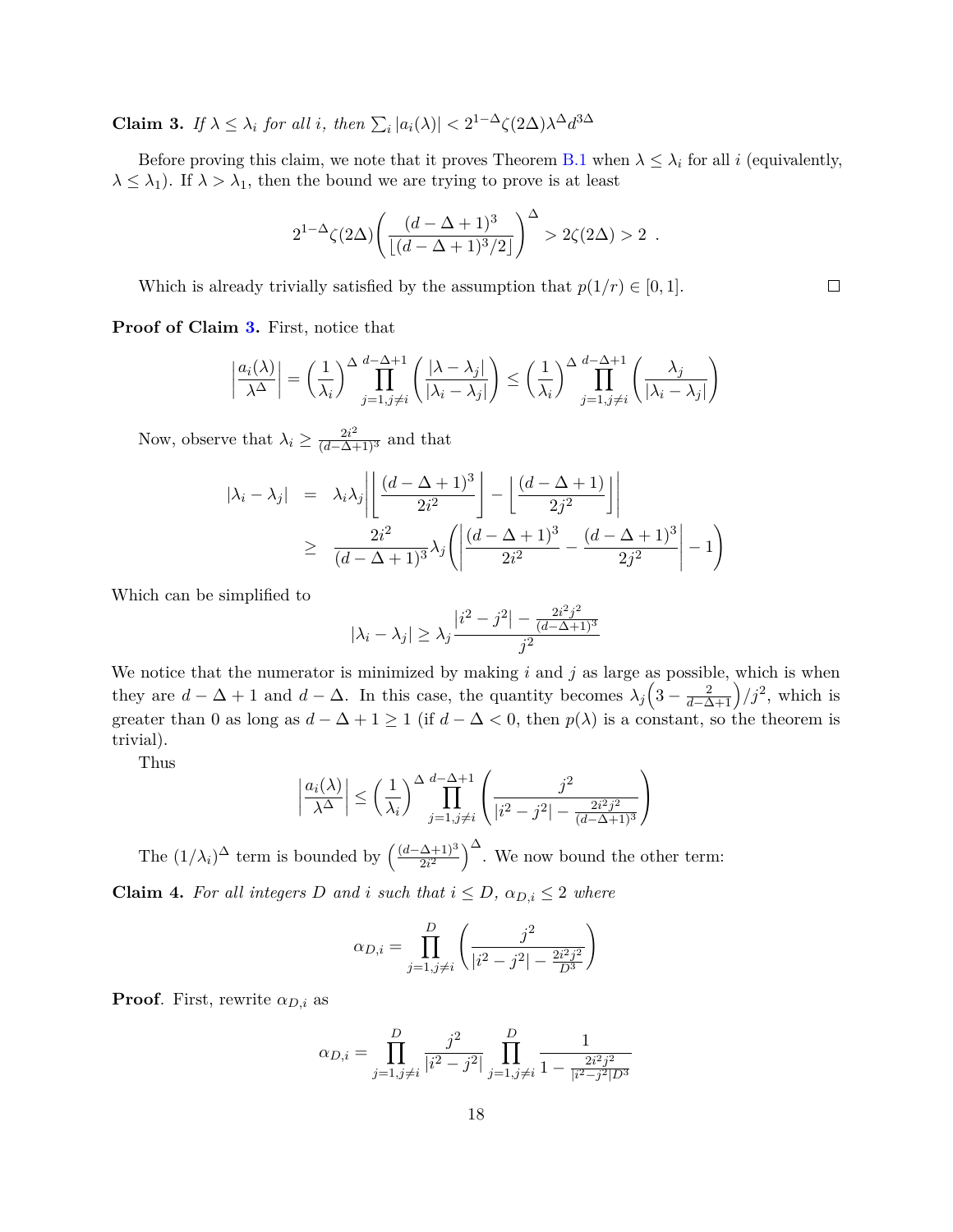The first term is

$$
\prod_{j=1, j\neq i}^{D} \frac{j^2}{|i^2 - j^2|} = \prod_{j=1}^{i-1} \frac{j^2}{(i+j)(i-j)} \prod_{j=i+1}^{D} \frac{j^2}{(i+j)(j-i)}
$$

$$
= \left(\frac{((i-1)!)^2}{\frac{(2i-1)!}{i!}(i-1)!}\right) \left(\frac{\left(\frac{D!}{i!}\right)^2}{\frac{(D+i)!}{(2i)!}(D-i)!}\right)
$$

$$
= \left(\frac{2(i!)^2}{(2i)!}\right) \left(\frac{(D!)^2(2i)!}{(i!)^2(D-i)!(D+i)!}\right)
$$

$$
= 2(D!)^2/(D-i)!(D+i)!
$$

$$
= \frac{\binom{2D}{D+1}}{\binom{2D}{D}}
$$

We use the fact that

$$
\left(\frac{d}{dk}\right)^m \log \binom{n}{k} = \psi^{(m-1)}(k+1) - (-1)^m \psi^{(m-1)}(n-k+1)
$$

Where  $\psi^{(\ell)}(x) = \left(\frac{d}{dx}\right)^{\ell} \log \Gamma(x)$  is the polygamma function. This allows us to write:

$$
\frac{\binom{2D}{D+i}}{\binom{2D}{D}} = e^{-2\sum_{\ell=1}^{\infty} \psi^{(2\ell-1)} (d+1) \frac{i^{2\ell}}{(2\ell)!}}
$$

Next, we use the fact that  $\psi^{(m)}(x) \ge 0$  for all odd *m* and non-negative *x*, and  $\psi^{(1)}(x+1) \le \frac{1}{x} - \frac{1}{2x^2}$ to bound  $\overline{2}$ 

$$
\frac{\binom{2D}{D+i}}{\binom{2D}{D}} \le e^{-\psi^{(1)}(d+1)i^2/2} \le e^{-i^2(\frac{1}{d} - \frac{1}{2d^2})}
$$

We now bound the second term

$$
\beta_{D,i} := \prod_{j=1, j \neq i}^{D} \frac{1}{1 - \frac{2i^2 j^2}{|i^2 - j^2|D^3}}
$$

First, let  $x_{i,j} = \frac{2i^2j^2}{|i^2 - j^2|}$  $\frac{2i^2j^2}{[i^2-j^2]D^3}$ . Notice that  $x_{i,j} = x_{j,i}$ , and that for  $j < i$ ,  $x_{i,j} ≤ x_{i,i-1}$ . Lastly, notice that  $x_{i,i-1} \leq x_{D,D-1}$ . Therefore, for all *i*, *j*,

$$
x_{i,j} \le \frac{2(D-1)^2}{D(2D-1)} \le 1 - \frac{1}{D}
$$

Now, we use the fact that  $\frac{1}{1-x} \leq e^{x+x^2 \ln D}$  for all  $x \leq 1 - 1/D$  to bound

$$
\ln \beta_{D,i} \le \sum_{j=1, j\neq i}^D x_{i,j} + x_{i,j}^2 \ln D
$$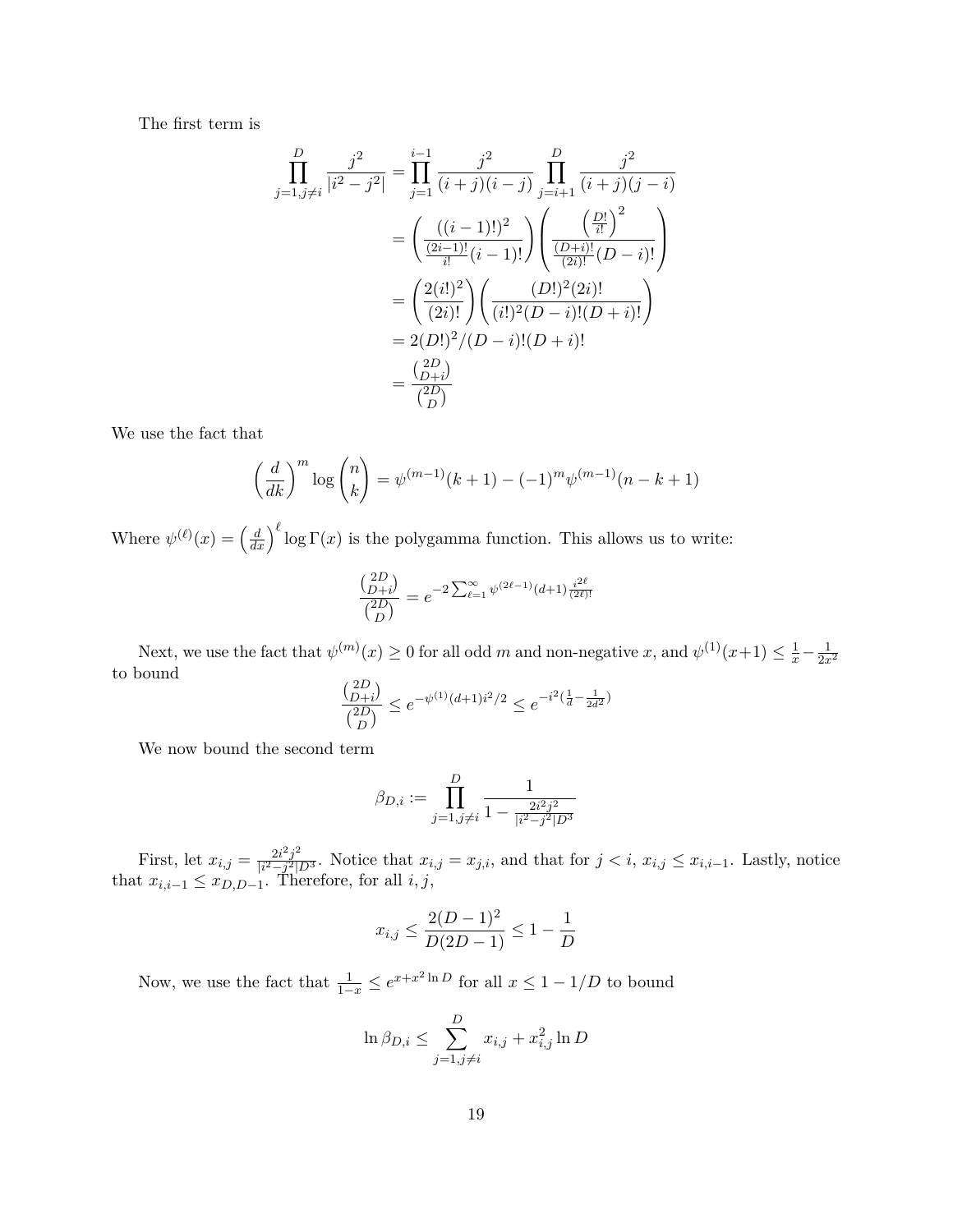Much the same way as we analyzed the first term by breaking the product into cases where  $j < i$  and  $j > i$ , we can do the same for this sum. To simplify notation, we use the generalized harmonic numbers:

$$
H_n^{(r)} = \sum_{j=1}^n \frac{1}{j^r}
$$

and  $H_n = H_n^{(1)}$ . Evaluating the sum in terms of the harmonic number, we can write

$$
\ln \beta_{D,i} \leq \frac{i^2}{2D^3} (1 + 4D - 8i + 2i(H_{D-i} - H_{D+i} + 2H_{2i}))
$$
  
+ 
$$
\frac{i^4 \ln D}{4D^6} (-3 + 16D + 12i(H_{D-i} - H_{D+i}) + 4i^2(H_{D-i}^{(2)} + H_{D+i}^{(2)}))
$$

Putting together with the first part, we have that

$$
\ln\left(\frac{\alpha_{D,i}}{2}\right) \leq \frac{i^2}{2D^3} (1 + 5D - 2D^2 - 8i + 2i(H_{D-i} - H_{D+i} + 2H_{2i}))
$$
  
+ 
$$
\frac{i^4 \ln D}{4D^6} (-3 + 16D + 12i(H_{D-i} - H_{D+i}) + 4i^2(H_{D-i}^{(2)} + H_{D+i}^{(2)}))
$$
  
= 
$$
\frac{i^2}{4D^6} \left[ -4D^5 + \left( 4D^3i(H_{D-i} - H_{D+i} + 2H_{2i}) + 10D^4 - 16D^3i + 4i^4(H_{D-i}^{(2)} + H_{D+i}^{(2)})\ln D \right) + (2D^3 + 16Di^2 \ln D + 12i^3(H_{D-i} - H_{D+i})\ln D) - 3i^2 \ln D \right]
$$

In order to prove the claim, we need to show that the quantity on the left is less than 0. We can already see that, for large enough *D*, since  $1 \le D \le i$  and  $H_n = O(\log n)$  and  $H_n^{(2)} = O(1)$ , that the  $-4D<sup>5</sup>$  term will dominate, and therefore the whole quantity will indeed be less than 0. It remains to find what *D* suffices.

Let's first look at the quartic term (where powers of *i* and *D* sum to 4):

$$
4D^3i(H_{D-i} - H_{D+i} + 2H_{2i}) + 10D^4 - 16D^3i + 4i^4(H_{D-i}^{(2)} + H_{D+i}^{(2)})\ln D
$$

Let  $r = i/D$ . We use the fact that,  $\log n \le H_n \le \log n + 1$  and  $H_n^{(2)} \le \pi^2/6$  to bound this above by:

$$
D^{4}(4r(3+\ln(1-r)-\ln(1+r)+2\ln(2r)+2\ln(2D))+10-16r+\frac{4}{3}\pi^{2}r^{4}\ln D)
$$

Next, we use the fact that  $\ln 2 \leq 3/4$  to bound this as

$$
D^{4}\left(4r(2+\ln\left(\frac{(1-r)r^{2}}{1+r}\right)+2\ln(D))+10+\frac{4}{3}\pi^{2}r^{4}\ln D\right)
$$

In the range  $r \in [0, 1]$ ,  $(1 - r)r^2/(1 + r)$  obtains a maximum value of  $(5\sqrt{5} - 11)/2 < 0.1$ . This means  $\ln\left(\frac{(1-r)r^2}{1+r}\right)$  $\left(\frac{-r}{1+r}\right)^{r^2}$   $\left(\ln(0.1) < -2. \right)$  Therefore, we upper bound the quantity as

$$
D^{4}((8+\frac{4}{3}\pi^{2})\ln D + 10) \le D^{4}(22\ln D + 10)
$$

We now bound the cubic term

$$
2D^3 + 16Di^2\ln D + 12i^3(H_{D-i} - H_{D+i})\ln D \le D^3(2 + 16r^2\ln D + 12r^3(1 + \ln(1-r) - \ln(1+r))\ln D)
$$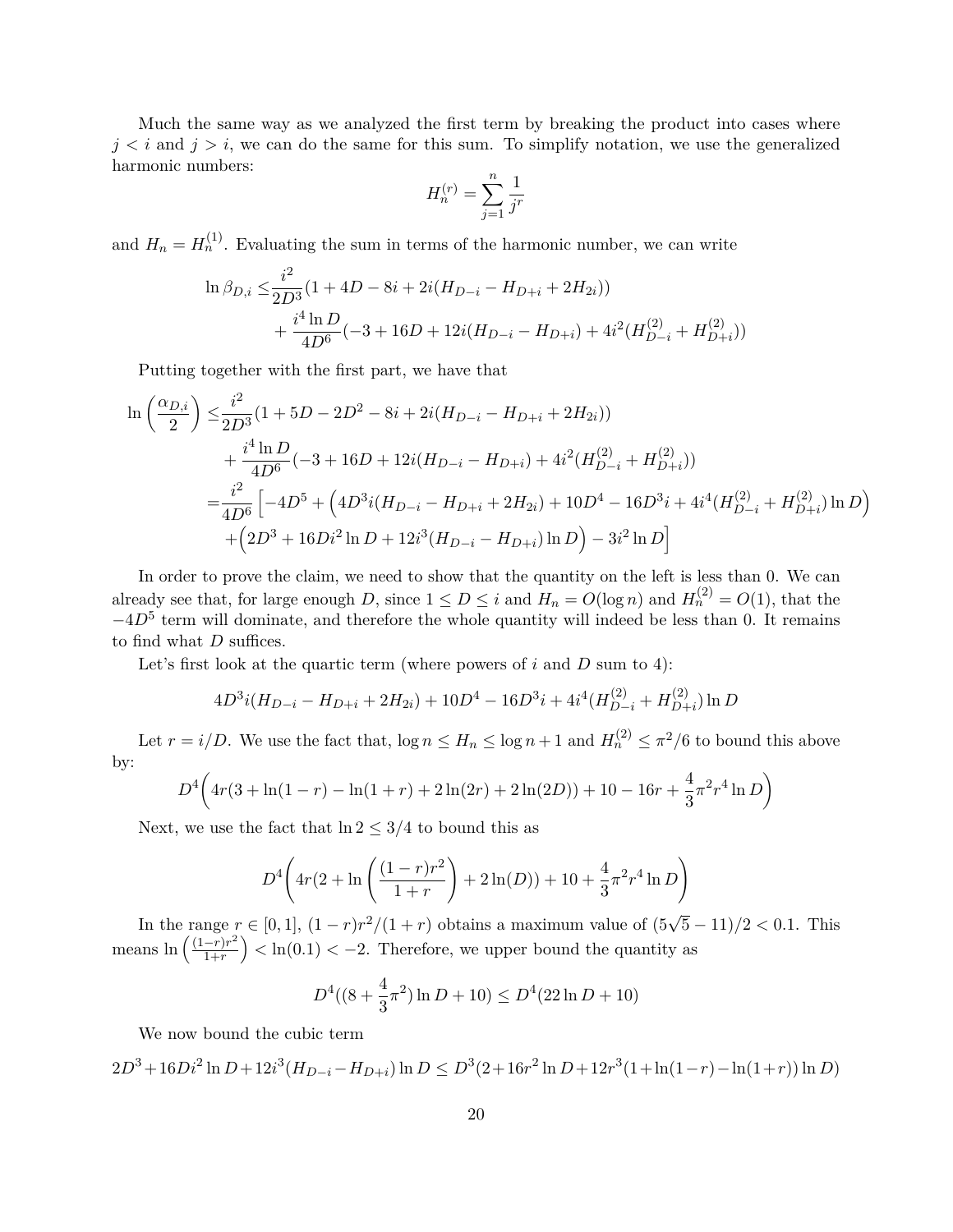Now,  $1 + \ln(1 - r) - \ln(1 + r) \leq 1 - 2r$ , allowing us to bound this as

$$
2D^3(1+4r^2(2+3r-6r^2)\ln D)
$$

 $r^2(2+3r-6r^2)$  obtains a maximum value less than 3/4, meaning we can bound this even further as  $2D^3(1+3\ln D)$ .

Putting this all together, we have that

$$
\ln\left(\frac{\alpha_{D,i}}{2}\right) \le \frac{r^2}{4D^2} \Big(-4D^3 + D^2(22\ln D + 10) + 2D(3\ln D + 1)\Big)
$$

The function  $-4D^4 + D^2(22 \ln D + 10) + 2D(3 \ln D + 1)$  is less than 0 for all  $D \ge 19$ . Therefore, we have proved  $\alpha_{D,i} \leq 2$  in this range. The remaining 171 cases for  $D < 19$  can easily (though tediously) be verified manually. This completes the proof of the claim.  $\Box$ 

With this proved, we can now complete the proof of Claim [3.](#page-16-0)

$$
\left|\frac{a_i(\lambda)}{\lambda^{\Delta}}\right| \le \left(\frac{1}{\lambda_i}\right)^{\Delta+1} \prod_{j=1, j\neq i}^{d-\Delta+1} \left(\frac{j^2}{|i^2-j^2| - \frac{2i^2j^2}{(d-\Delta+1)^3}}\right) \le \left(\frac{(d-\Delta+1)^3}{2i^2}\right)^{\Delta} \times 2 \le 2\left(\frac{d^3}{2i^2}\right)^{\Delta}
$$

This gives

$$
|a_i(\lambda)| \leq \lambda^{\Delta} d^{3\Delta} 2^{1-\Delta} \frac{1}{i^{2\Delta}}
$$

Summing over all *i* from 1 to  $d - \Delta + 1$  gives

$$
\sum_{i=1}^{d-\Delta+1} |a_i(\lambda)| \leq \lambda^{\Delta} d^{3\Delta} 2^{1-\Delta} \sum_{i=1}^{d-\Delta+1} \frac{1}{i^{2\Delta}}
$$

The sum on the right hand side is the truncated *p* series for  $p = 2\Delta$ . This series sums to  $\zeta(p)$  where *ζ* is the Riemann Zeta function, so the truncation is strictly less than this value. Therefore,

$$
\sum_{i=1}^{d-\Delta+1} |a_i(\lambda)| < \lambda^{\Delta} d^{3\Delta} 2^{1-\Delta} \zeta(2\Delta)
$$

 $\Box$ 

# <span id="page-20-0"></span>**C Proof of Lemma [7.4](#page-11-1)**

In this section, we prove Lemma [7.4.](#page-11-1)

**Proof of Lemma [7.4.](#page-11-1)** Our goal is to show that, for each of the marginal distributions over *k* inputs to  $\mathsf{SR}_r^D$ , each probability is a polynomial in  $1/r$  of degree at most *k*.

Fix some  $x_i$  and  $y_i$  for  $i \in [k]$ . We consider the probability that  $O(x_i) = y_i$  for all  $i \in [k]$ . We can assume without loss of generality that the  $x_i$  are distinct. Otherwise, there are  $i, j$  such that  $x_i = x_j$ . If  $y_i \neq y_j$ , then the probability is 0 (*O* is not a function in this case). If  $y_i = y_j$ , the  $O(x_j) = y_j$ condition is redundant and can be removed, reducing this to the *k* − 1 case. By induction on *k*, the resulting probability is a polynomial of degree at most  $k - 1 < k$ .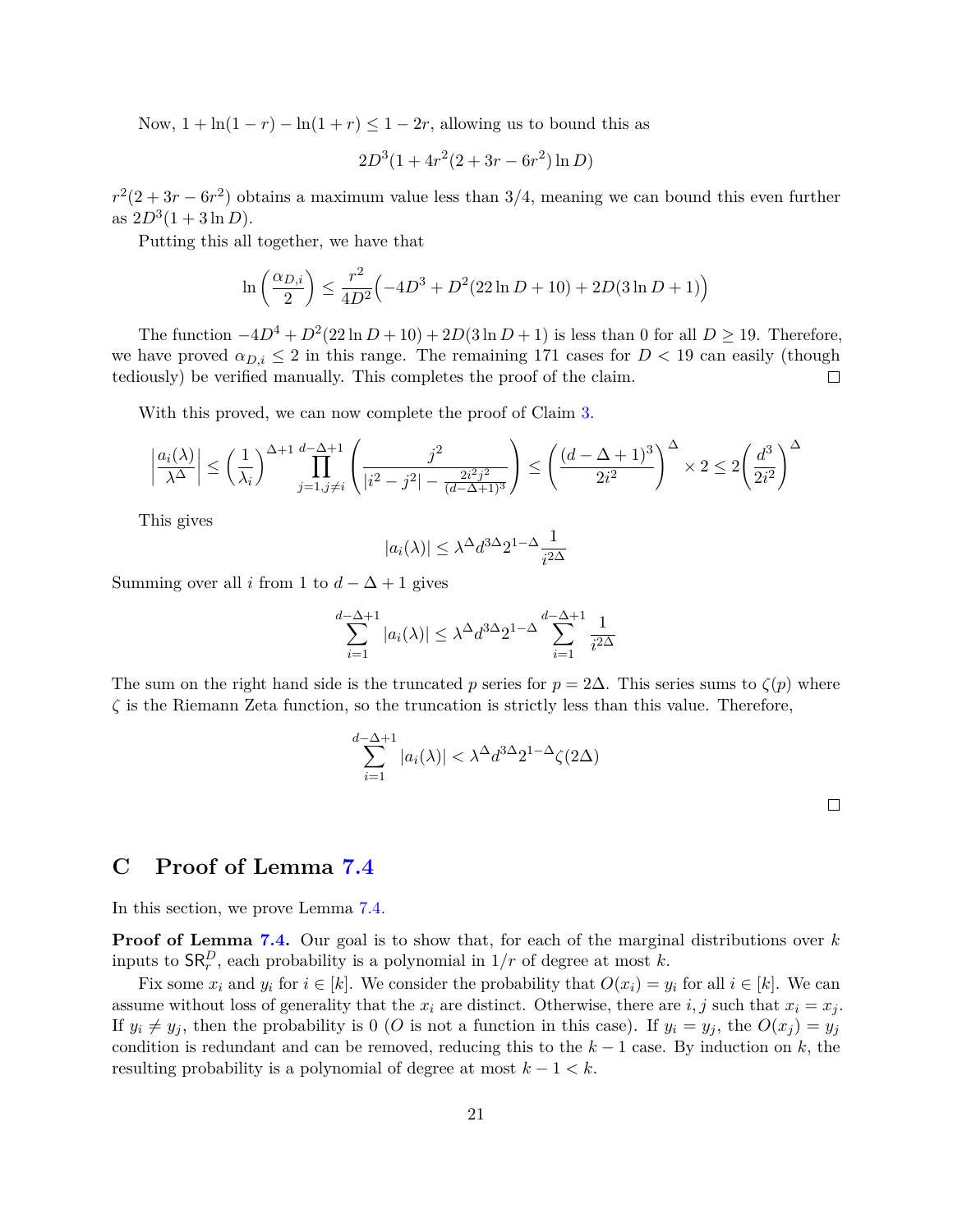Recall that  $\mathsf{SR}_r^D = D^{[r]} \circ [r]^{\mathcal{X}}$  and *D* is a distribution on *y*. Let  $O_1 \leftarrow [r]^{\mathcal{X}}$  and  $O_2 \leftarrow D^{[r]}$ . Let  $O'_1$  be the restriction of  $O_1$  to  $\{x_0, ..., x_{k-1}\}$ . Each  $O'_1$  then occurs with probability  $1/r^k$ . Now,

$$
\Pr_{O \leftarrow \mathsf{SR}_r} [O(x_i) = y_i \forall i \in [k]] = \Pr_{O_1 \leftarrow [r]^{\mathcal{X}}, O_2 \leftarrow D^{[r]}} [O_2(O_1(x_i)) = y_i \forall i \in [k]]
$$
\n
$$
= \Pr_{O'_1 \leftarrow [r]^{\{x_0, \dots, x_{k-1}\}}, O_2 \leftarrow D^{[r]}} \Pr[O_2(O'_1(x_i)) = y_i \forall i \in [k]]
$$
\n
$$
= \frac{1}{r^k} \sum_{O'_1} \Pr_{O_2 \leftarrow D^{[r]}} [O_2(O'_1(x_i)) = y_i \forall i \in [k]]
$$

We now associate with each  $O'_1$  a partition  $P$  of  $[k]$  into  $r$  disjoint subsets  $P_j$  for  $j \in [r]$ . The elements of  $P_j$  are the indicies *i* such that  $O'_1(x_i) = j$ . Thus:

$$
\Pr_{O\leftarrow \mathsf{SR}_r^D}[O(x_i) = y_i \forall i \in [k]] = \frac{1}{r^k} \sum_{P=(P_j)} \Pr[O_2(j) = y_i \forall j \in [r], \forall i \in P_j]
$$

Since  $O_2 \leftarrow D^{[r]}$ , the distribution of outputs of  $O_2$  for each *j* are independent. Thus the probabilities  $Pr[O_2(j) = y_i \forall i \in P_j]$  are also independently distributed. Thus,

$$
\Pr_{O \leftarrow \mathsf{SR}_r^D} [O(x_i) = y_i \forall i \in [k]] = \frac{1}{r^k} \sum_{P = (P_j)} \prod_{j \in [r]} \Pr[O_2(j) = y_i \forall i \in P_j]
$$

Since there are only k elements, at most k of the  $P<sub>j</sub>$  s are non-empty. Thus, we can associate to each partition *P* another partition *Q* of [*k*] into  $k_Q \leq k$  non-empty subsets, and a strictly increasing function from  $f_Q$  from  $[k_Q] \to [r]$ . The association is as follows:  $Q_{j'} = P_{f_Q(j')}$  and  $P_j = \emptyset$  if *j* has no pre-image under *fQ*. This allows us to write:

$$
\Pr_{O \leftarrow \mathsf{SR}_r^D} [O(x_i) = y_i \forall i \in [k]] = \frac{1}{r^k} \sum_{Q = (Q_{j'})} \sum_{f_Q} \prod_{j' \in [k_Q]} \Pr[O_2(f_Q(j')) = y_i \forall i \in Q_{j'}]
$$

We now notice that, for fixed *j'*, if the  $y_i$  are all equal for  $i \in Q_{j'}$ , then since  $O_2 \leftarrow D^{[r]}$ ,  $Pr[O_2(f_Q(j')) = y_i \forall i \in Q_{j'}] = D(y_i)$  where i is any index in  $Q_{j'}$ . Otherwise,  $Pr[O_2(j) = y_i \forall i \in Q_{j'}]$  $Q_{j'}$  = 0 since  $O_2$  needs to be a function. Thus we can write  $Pr[O_2(j) = y_i \forall i \in Q_{j'}] = D(y_i) \sigma(Q_{j'})$ where  $\sigma(S)$  is 1 if  $y_i$  are all equal for  $i \in S$ , and 0 otherwise. Thus,

$$
\Pr_{O \leftarrow \mathsf{SR}_r^D} [O(x_i) = y_i \forall i \in [k]] = \frac{1}{r^k} \sum_{Q = (Q_{j'})} \sum_{f_Q} \prod_{j' \in [k_Q]} D(y_i) \sigma(Q_{j'})
$$

The summand does not depend on  $f_Q$ , so let  $c_Q$  be the number of  $f_Q$ . Then we can write

$$
\Pr_{O \leftarrow \mathsf{SR}_r^D}[O(x_i) = y_i \forall i \in [k]] = \frac{1}{r^k} \sum_{Q = (Q_{j'})} c_Q \prod_{j' \in [k_Q]} \Pr[O_2(j') = y_i \forall i \in Q_{j'}]
$$

The *Q* we are summing over are independent of *r*, as is the product in the above expression. *c<sup>Q</sup>* is equal to the number of ways of picking  $k_Q$  distinct elements of  $[r]$ , which is  $\binom{r}{k_Q}$  $\binom{r}{k_Q}$ , and is thus polynomial of degree  $k_Q$  in  $r$  (and hence a polynomial of degree at most  $k$ ). Therefore, performing the sum,  $Pr_{O \leftarrow \mathsf{SR}_{r}^{D}}[O(x_i) = y_i \forall i \in [k]]$  is a polynomial of degree at most *k* in *r*, divided by  $r^k$ . The result is a polynomial of degree at most *k* in 1*/r*.

 $\Box$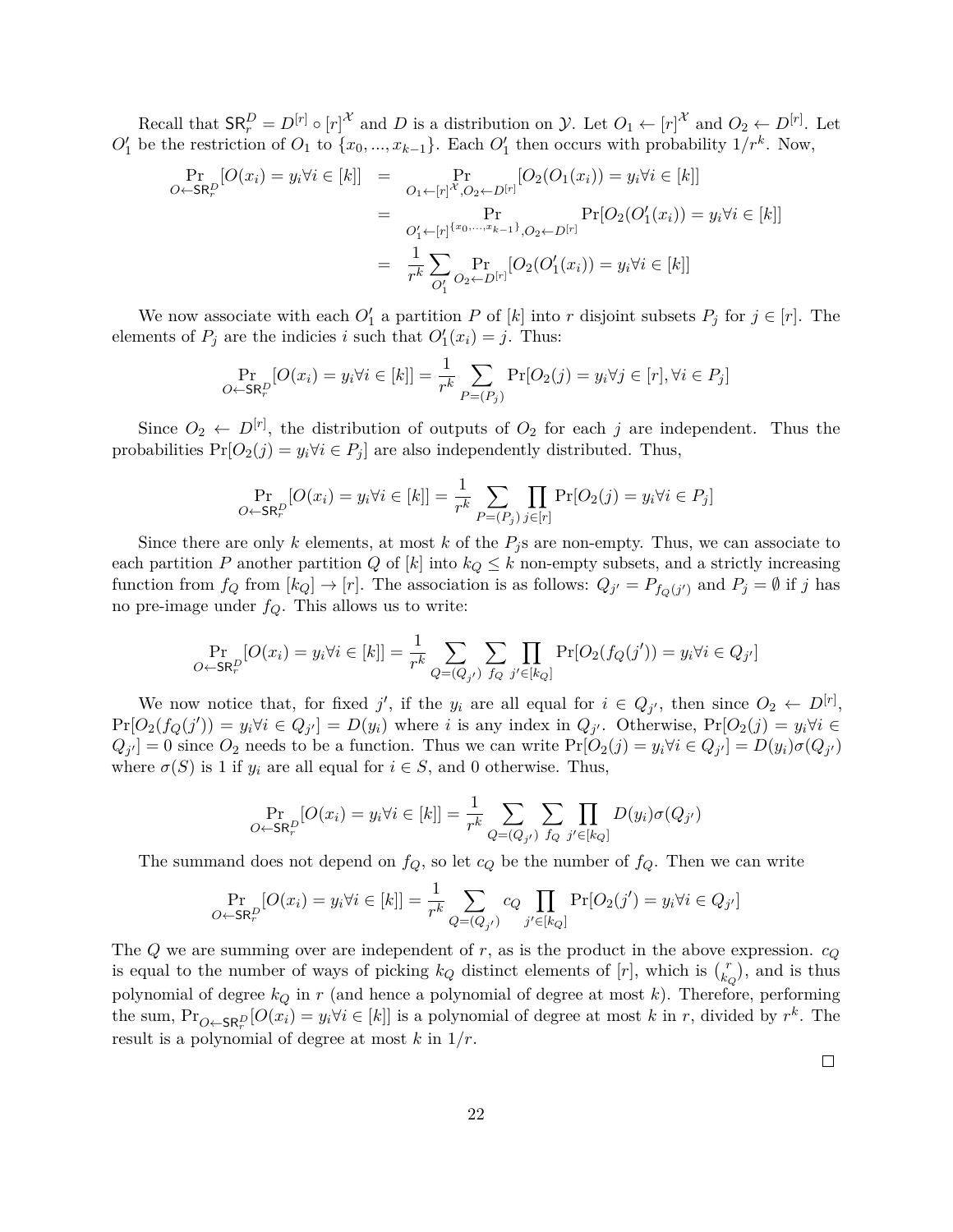### <span id="page-22-1"></span>**D A Quantum Distinguisher for Small-Range Distributions**

In this section, we give a quantum distinguisher that distinguishes  $\mathsf{SR}_r^{\mathcal{Y}}$  from a random function with probability (asymptotically) matching the bound of Corollary [7.5.](#page-11-0) Our algorithm is basically the collision finding algorithm of Brassard, Høer, and Tapp [\[BHT97\]](#page-27-2), with a check at the end to verify that a collision is found. The algorithm has oracle access to a function O from  $\mathcal X$  to  $\mathcal Y$ , which is either  $\mathsf{SR}_r^{\mathcal{Y}}$  or a random function. It is given as input the integer r, the number of queries q, and operates as follows:

- Let  $p = (q-1)/2$ . Pick a set *S* of *p* points in *X* at random, and check that there is no collision on *S* by making *p* classical queries to *O*. Sort the elements of *S*, and store the pairs  $(s, O(s))$ as a table for efficient lookup.
- Construct the oracle  $O'(x) = \begin{cases} 1 & \text{if } x \notin S \text{ and } O(x) = O(s) \text{ for some } s \in S \end{cases}$ 0 otherwise
- Run Grover's algorithm [\[Gro96\]](#page-28-13) on *O'* for *p* iterations to look for a point *x* such that  $O'(x) = 1$ .
- Check that there is an  $s \in S$  such that  $O(x) = O(s)$  by making one more classical query to *O*.

Before analyzing this construction, we explain what Grover's algorithm does. It takes as input an oracle O' mapping some space X into [2], and tries to find an x such that  $O'(x) = 1$ . Specifically, if *N* points map to 1, then after  $q$  queries to  $O'$ , Grover's algorithm will output an  $x$  such that  $O'(x) = 1$  with probability  $\Theta(q^2 N/|\mathcal{X}|)$ 

We now analyze this construction. The first step takes *p* queries to *O*. If we find a collision, we are done. Otherwise, we have *p* points that map to *p* different values. Call this set of values *T*. The oracle O' outlined in the second step makes exactly one query to O for each query to *O*<sup> $\prime$ </sup>. The number of points in *x* such that  $O'(x) = 1$  is the number of points *x* in  $\mathcal{X} \setminus S$  (which is  $|X| - p$ ) such that  $O(x) \in T$ . In the random oracle case, the probability that  $O(x)$  is one of *p* random values is  $p/|\mathcal{Y}|$ , so the expected number of such *x* is  $(|\mathcal{X}|-p)p/|\mathcal{Y}|$ . Thus, after *p* iterations, Grover's algorithm will output such an x with probability  $\Theta(p^3(|\mathcal{X}|-p)/|\mathcal{X}||\mathcal{Y}|)$ ). In the  $\text{SR}_r^{\mathcal{Y}}$  case, since there are only  $r$  possible outputs, the probability that  $x$  maps to  $T$  is  $p/r$ , so the expected number of such *x* is  $p(|\mathcal{X}| - p)/r$ . Thus, Grover's algorithm will output such an *x* with probability  $\Theta(p^3(|\mathcal{X}| - p)/r|\mathcal{X}|).$ 

The difference in these probabilities is  $\Theta(p^3(1/r-1/|\mathcal{Y}|)(|\mathcal{X}|-p)/|\mathcal{X}|$ . If we let  $|\mathcal{Y}|$  be at least 2*r* and |X| at least  $2p + 1 = q$ , we see that we distinguish  $\text{SR}_r^{\mathcal{Y}}$  from random with probability  $\Omega(p^3/r) = \Omega(q^3/r)$ , thus matching the bound of Corollary [7.5.](#page-11-0) This shows that the corollary is optimal, and hence Theorem [7.3](#page-10-1) is optimal for the case  $\Delta = 0$ .

# <span id="page-22-0"></span>**E Security Proof for the Synthesizer-Based PRF**

Here, we prove Theorem [5.3](#page-9-1) by showing that PRF from Construction [2](#page-8-0) is quantum secure if the underlying synthesizer *S* is standard-secure.

Recall the definition of standard-security for a synthesizer  $S: \mathcal{X}^2 \to \mathcal{Y}$  from Definition [5.2:](#page-8-1) for all sets  $\mathcal{Z}$ , no efficient quantum algorithm *A* making classical queries to an oracle *O* from  $\mathcal{Z}^2 \to \mathcal{Y}$ can tell if  $O(z_1, z_2) = S(O_1(z_1), O_2(z_2))$  for random oracles  $O_i \leftarrow \mathcal{X}^{\mathcal{Z}}$  or if *O* is truly random.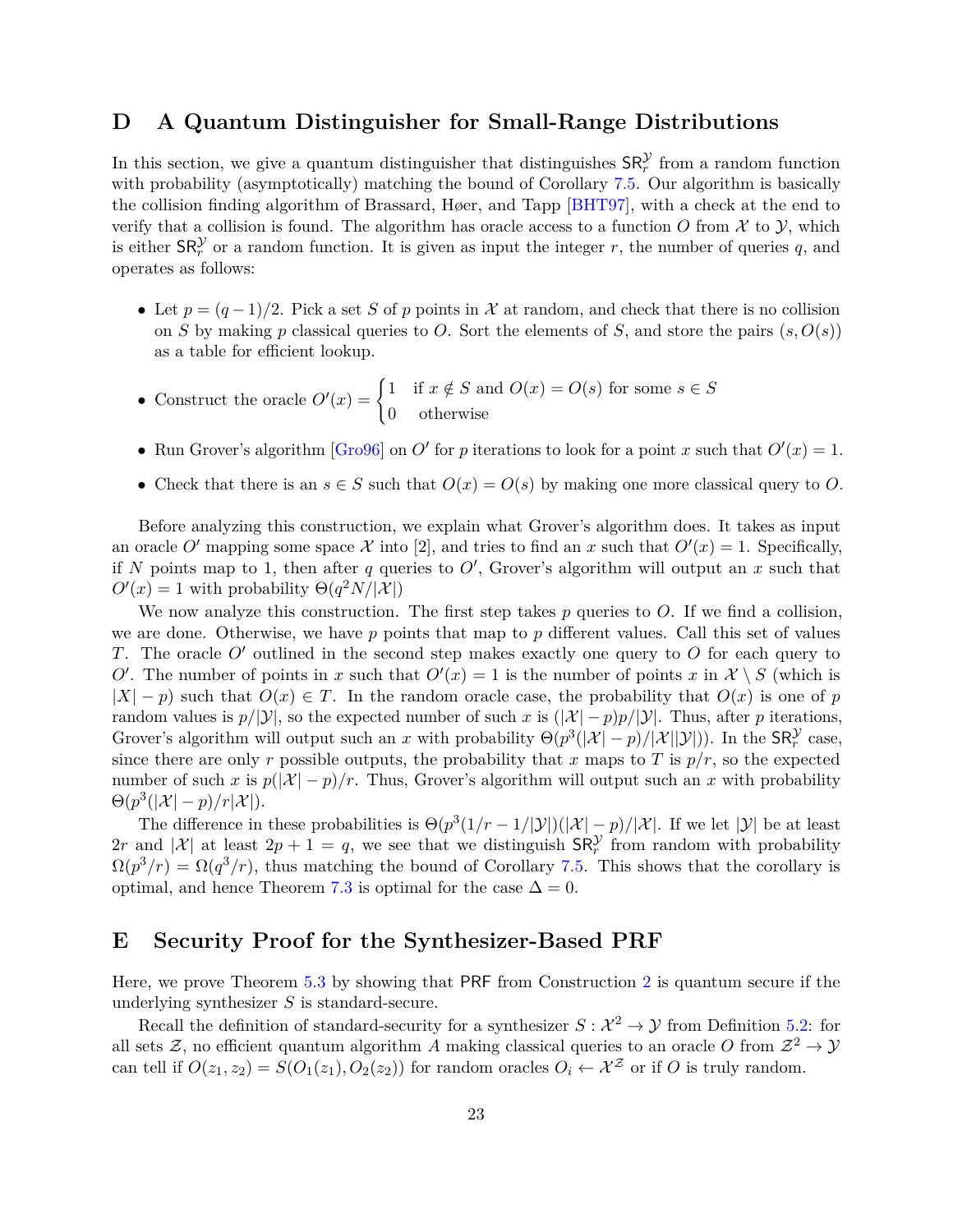Since all queries are classical, and only a polynomial number of queries are possible, a simple argument shows that Definition [5.2](#page-8-1) is equivalent to the case where  $|\mathcal{Z}| \in n^{O(1)}$ . Further, if Z is polynomial in size, we can query the entire set classically, so there is no advantage in having quantum queries. Therefore, Definition [5.2](#page-8-1) is equivalent to the following:

<span id="page-23-0"></span>**Definition E.1** (Standard-Security). A pseudoreandom synthesizer  $S: \mathcal{X}^2 \to \mathcal{Y}$  is standard-secure *if, for any set*  $\mathcal{Z}$  *where*  $|\mathcal{Z}| \in n^{O(1)}$ *, no efficient quantum algorithm A making quantum queries can distinguish*  $O(z_1, z_2) = S(O_1(z_1), O_2(z_2))$  *where*  $O_b \leftarrow \mathcal{X}^{\mathcal{Z}}$  *from*  $O \leftarrow \mathcal{Y}^{\mathcal{Z} \times \mathcal{Z}}$ *.* 

Before proving security, we define the quantum-security of a pseudorandom synthesizer. The definition is similar to Definition [E.1,](#page-23-0) except that there is no bound on the size of  $\mathcal{Z}$ :

**Definition E.2** (Quantum-Security). A pseudoreandom synthesizer  $S: \mathcal{X}^2 \to \mathcal{Y}$  is quantum*secure if, for any set* Z*, no efficient quantum algorithm A making quantum queries can distinguish*  $O(z_1, z_2) = S(O_1(z_1), O_2(z_2))$  *where*  $O_b \leftarrow \mathcal{X}^{\mathcal{Z}}$  *from*  $O \leftarrow \mathcal{Y}^{\mathcal{Z} \times \mathcal{Z}}$ 

We now show that the two definitions are equivalent:

<span id="page-23-1"></span>**Lemma E.3.** *If S is standard-secure, then it is also quantum-secure.*

**Proof***.* Let's define a new oracle distribution, which we will denote AR*s*, which stands for *almost random*. AR*<sup>s</sup>* is defined as follows:

- Pick random oracles  $P_1$  and  $P_2$  from  $[s]^{\mathcal{Z}}$ .
- Pick a random oracle  $Q$  from  $\mathcal{Y}^{[s]^2}$ .
- Output the oracle  $O(z_1, z_2) = Q(P_1(z_1), P_2(z_2)).$

Notice that as *s* goes to  $\infty$ ,  $O_1$  and  $O_2$  become injective with probability approaching 1, and thus  $AR_{\infty}$  is the uniform distribution.

Now, let *B* be an adversary breaking the oracle-security of *S* with non-negligible probability  $\epsilon$ . Define  $\epsilon(s)$  as the following quantity:

$$
\epsilon(s) = \left| \Pr_{O_1 \leftarrow \mathcal{X}^Z, O_2 \leftarrow \mathcal{X}^Z} [B^{S(O_1, O_2)}() = 1] - \Pr_{O \leftarrow \text{AR}_s} [B^O() = 1] \right| \right|
$$

Then  $\epsilon = \lim_{s\to\infty} \epsilon(s)$ . Let *r* be an integer such that  $\ell(q)/r = \epsilon/8$  where *q* in the number of queries made by *B*. We now replace  $O_i$  with  $\textsf{SR}_r^{\mathcal{X}}$ , and the  $P_i$  (as a part of  $\textsf{AR}_s$ ) with  $\textsf{SR}_r^{[s]}$ . Each of these changes will only change the behavior of *A* by  $\epsilon/8$ . Thus, a simple argument shows that

$$
\left|\Pr_{O_i \leftarrow \mathsf{SR}_r^{\mathcal{X}}}[B^{S(O_1,O_2)}() = 1] - \Pr_{P_i \leftarrow \mathsf{SR}_r^{[s]}, Q \leftarrow \mathcal{Y}^{[s]^2}}[B^{Q(P_1,P_2)}() = 1]\right| \ge \epsilon(s) - \epsilon/2
$$

Notice that we can think of the oracle  $Q(P_1, P_2)$  as the oracle

$$
O'(z_1, z_2) = Q(S_1 \circ R_1(z_1), S_2 \circ R_2(z_2)) = O(R_1(z_1), R_2(z_2))
$$

Where  $S_i \leftarrow [s]^{[r]}$ ,  $R_i \leftarrow [r]^{\mathcal{Z}}$ , and  $O(w_1, w_2) = Q(S_1(w_1), S_2(w_2))$ . As *s* goes to  $\infty$ ,  $S_i$  become injective with probability converging to one, so O approaches a random function from  $[r]^2 \to Y$ .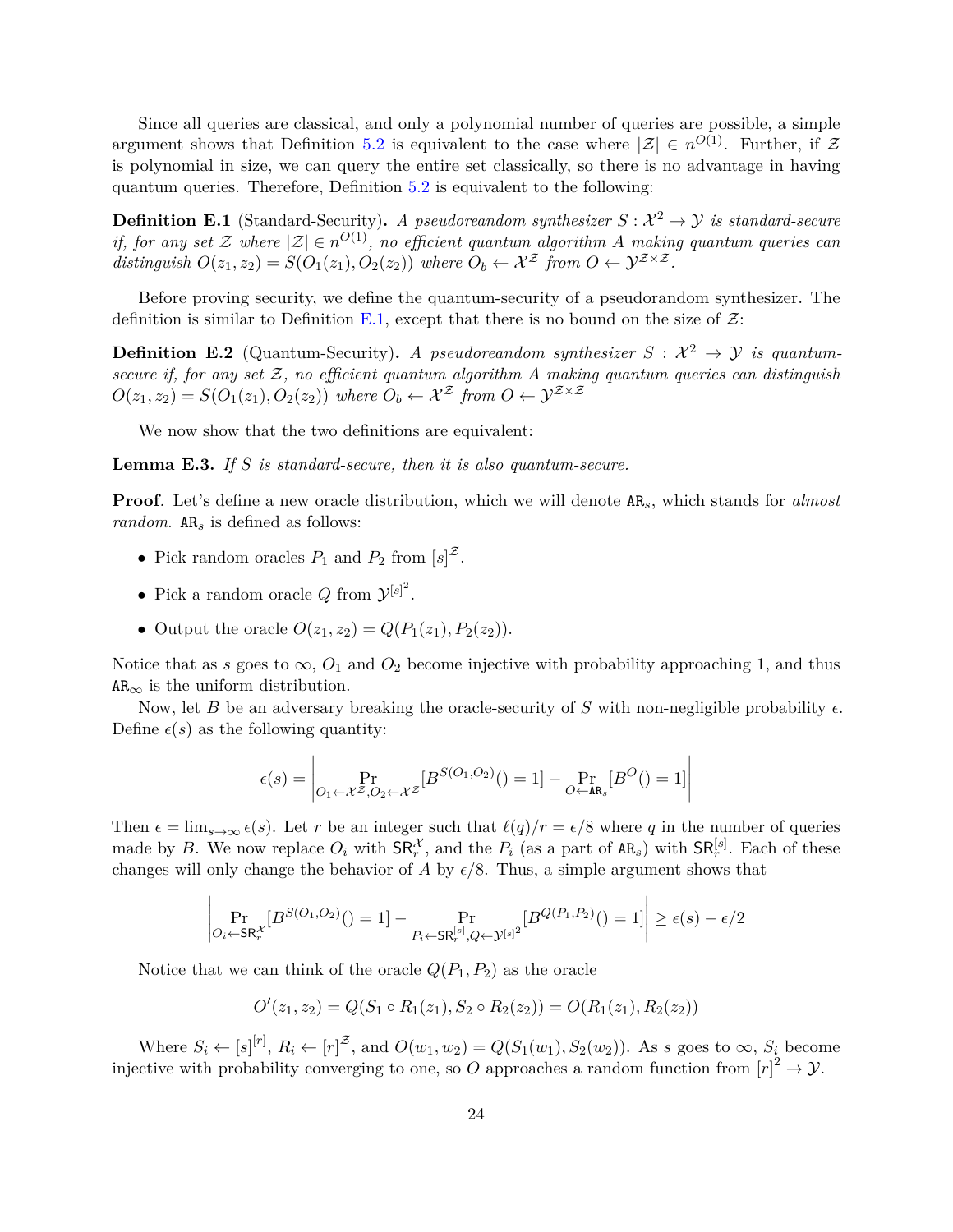We now describe a new algorithm *A* which tries to break the standard-security of *S* according to Definition [E.1.](#page-23-0) *A* takes as input a quantum-accessible oracle *O* from  $[r]^2$  to *Y*. *A* constructs two random oracles  $R_1 \leftarrow [r]^{\mathcal{Z}}$  and  $R_2 \leftarrow [r]^{\mathcal{Z}}$ , gives *B* the oracle  $O'(z_1, z_2) = O(R_1(z_1), R_2(z_2)),$ and simulates *B*. If  $O = S(T_1, T_2)$  for random oracles  $T_i \leftarrow \mathcal{X}^{[r]}$ , then the oracle seen by *A* is  $O'(z_1, z_2) = S(O_1(z_1), O_2(z_2))$ , where  $O_1$  and  $O_2$  are drawn from  $\mathsf{SR}_r^{\mathcal{X}}$ . If *O* is a random oracle, then the oracle seen by *A* is  $O'(z_1, z_2) = O(R_1(z_1), R_2(z_2))$ , where  $R_i \leftarrow [r]^{\mathcal{Z}}$ . This corresponds to the case where  $s = \infty$ , and thus the advantage of *A* in distinguishing these two cases is  $\epsilon(\infty) - \epsilon/2 = \epsilon/2$ . If  $\epsilon$  is non-negligible, then there is a polynomial bounding r infinitely often, and in these cases, A breaks the standard-security of *S*.

 $\Box$ 

We are now ready to prove that Construction [2](#page-8-0) is quantum-secure:

**Proof of Theorem [5.3.](#page-9-1)** Let *A* be a quantum adversary breaking the quantum-security of PRF with probability  $\epsilon$ . That is,

$$
\left| \Pr_{k \leftarrow \mathcal{X}^{2n}} [A^{\mathsf{PRF}_k}(1) = 1] - \Pr_{O \leftarrow \mathcal{X}^{[2]^n}} [A^O(1) = 1] \right| = \epsilon
$$

Let hybrid  $H_i$  be the game where the oracle seen by  $A$  is PRF, except that each instance of  $PRF^{(i)}$  is replaced with a truly random function from  $[2]^{2^i}$  into X. Since  $PRF^{(0)}$  is already a random function,  $H_0$  is equivalent to the case where the oracle is PRF. Similarly,  $H_\ell$  is by definition the case where the oracle is truly random. Thus a simple hybrid argument shows that there is an *i* such that *A* can distinguish  $H_i$  from  $H_{i-1}$  with probability at least  $\epsilon/\ell$ .

We now describe an algorithm *B* which breaks the quantum-security of *S*. *B* is given an oracle from *P* from  $(\mathcal{X} \times [2^{\ell-i}])^2$  into X, which is either  $S(Q_1, Q_2)$  for random oracles  $Q_b \leftarrow \mathcal{X}^{\mathcal{X} \times [2^{\ell-i}]}$  or a truly random oracle. It then constructs oracles

$$
P_y(x_1, x_2) = P((x_1, y), (x_2, y))
$$

Notice that there are  $2^{\ell-i}$  possible *y* values, and that for fixed *y*,  $P_y$  is either a random oracle from  $\mathcal{X}^2$  into  $\mathcal{X}$ , or it is  $S(Q_{y,1}, Q_{y,2})$  for random oracles  $Q_{y,b}$  from  $\mathcal{X}$  to  $\mathcal{X}$ . We then construct the oracle *O* which is PRF, except that we stop the recursive construction at PRF<sup>(*i*)</sup>. There are  $2^{\ell-i}$  different instances of  $PRF^{(i)}$ , so we use the  $2^{\ell-i}$   $P_y$  oracles in their place. If *P* is  $S(Q_1, Q_2)$ , this corresponds to hybrid *Hi*−1, whereas if *P* is a random oracle, this corresponds to *H<sup>i</sup>* . Thus, *B* distinguishes the two cases with probability  $\epsilon/\ell$ .

However, under the assumption that *S* is standard-secure, Lemma [E.3](#page-23-1) shows that it is quantumsecure, meaning the algorithm *B* is impossible. Therefore, PRF is quantum-secure.  $\Box$ 

# <span id="page-24-0"></span>**F Security Proof for the Direct Construction**

Here we give a precise statement and proof for Theorem [6.1,](#page-9-2) which state's that PRF from Construction [3](#page-9-0) is quantum secure for the right parameters. First, we define the Learning With Errors (LWE) problem:

**Definition F.1** (Learning With Errors). Let  $q \geq 2$  an integer, *n* a security parameter, and  $m = poly(n)$  *and*  $w = poly(n)$  *be integers. For a distribution*  $\chi$  *over*  $\mathbb{Z}$  *and a secret matrix*  $\mathbf{S} \in \mathbb{Z}_q^{n \times w}$ , the LWE distribution LWE<sub>S<sub>*,X</sub>* is the distribution over  $\mathbb{Z}_q^{m \times n} \times \mathbb{Z}_q^{m \times w}$  defined as follows:</sub></sub>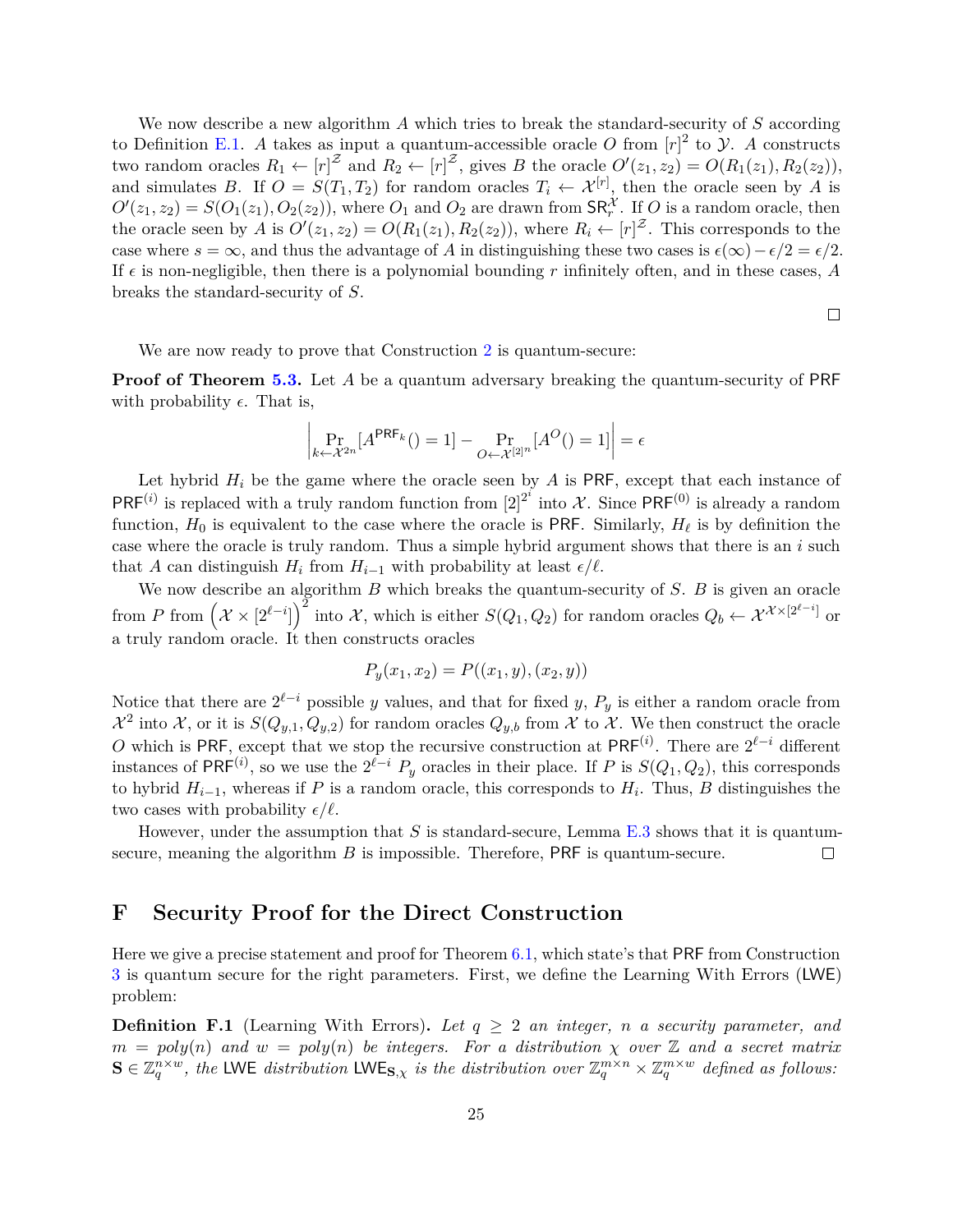- *Choose a random matrix*  $\mathbf{A} \leftarrow \mathbb{Z}_q^{n \times m}$ *.*
- *Choose a random error matrix*  $\mathbf{E} \leftarrow \chi^{m \times w}$
- *Output*  $(\mathbf{A}^t, \mathbf{B}^t = \mathbf{A}^t \mathbf{S} + \mathbf{E} \mod q)$

*The* LWE *problem is then to distinguish between a polynomial number of samples from* LWE**S***,χ for a fixed*  $\mathbf{S} \leftarrow \chi^{n \times w}$  mod *q from the same number of samples from the uniform distribution. The* LWE *problem is hard if, for all efficient quantum adversaries A, the probability A distinguishes these two cases is negligible in n.*

We now define the oracle-LWE problem:

**Definition F.2** (Oracle-LWE)**.** *The oracle-*LWE *problem is to distinguish an oracle O whose outputs are generated by* LWE<sub>S<sub>*,X</sub></sub> (for a fixed*  $S \leftarrow \chi^{n \times w} \mod q$ *) from a truly random oracle O. We say that*</sub></sub> LWE *is oracle-hard if, for all efficient adversaries A making quantum queries, A cannot distinguish these two distributions with more than negligible probability.*

<span id="page-25-0"></span>**Lemma F.3.** *If* LWE *is hard, it is also oracle-hard.*

**Proof**. The proof is very similar to that of Theorem [1.1.](#page-2-0) Let A be an adversary breaking the oracle-hardness of LWE using  $q$  quantum queries with probability  $\epsilon$ . Let  $r$  be an integer such that  $\ell(q)/r \approx \epsilon/4$ . We then construct an algorithm *B*, which takes as input *r* pairs  $(\mathbf{A}_i^t, \mathbf{B}_i^t)$ , and distinguishes when the pairs come from  $LWE_{S,\chi}$  for some fixed  $S \leftarrow \chi^{n \times w}$  from when the pairs are random. *B* works as follows:

- Construct the oracle O where  $O(x)$  is selected at random from  $(\mathbf{A}_i^t, \mathbf{B}_i^t)$
- Simulate *A* with oracle *O*, and output the output of *A*.

Using the same analysis as in the proof of Theorem [1.1,](#page-2-0) we get that *B* distinguishes the two cases with probability  $\epsilon/2$ . If  $\epsilon$  is non-negligible, then there is a polynomial that bounds r infinitely often, and in these cases, the number of samples received by *B* is a polynomial, and hence *B* breaks the hardness of LWE.  $\Box$ 

Next, we need to define the discrete Gaussian distribution:

**Definition F.4** (Discrete Gaussian). Let  $D_{\mathbb{Z},r}$  denote the discrete Gaussian distribution over  $\mathbb{Z},$ *where the probability of x is proportional to*  $e^{-\pi x^2/r^2}$ *.* 

We are now ready to state and prove Theorem  $6.1$ :

**Theorem [6.1.](#page-9-2)** Let  $\chi = D_{\mathbb{Z},r}$ , and  $q \geq p \cdot \ell(Cr\sqrt{n+\ell})^{\ell}n^{\omega(1)}$  for some suitable universal constant *C*. Let PRF be as in Construction [3,](#page-9-0) and suppose each  $S_i$  is drawn from  $\chi^{n \times n}$ . If the LWE problem is hard for modulus q and distribution  $\chi$ , then PRF from Construction [3](#page-9-0) is a QPRF.

**Proof***.* The proof is very similar to that of Banerjee et al. Notice that our theorem requires *Proof.* The proof is very similar to that of Banerjee et al. Notice that our theorem requires  $q \ge p \cdot \ell(Cr\sqrt{n} + \ell)^{\ell}n^{\omega(1)}$  whereas the original only requires  $q \ge p \cdot \ell(Cr\sqrt{n})^{\ell}n^{\omega(1)}$ . We will explain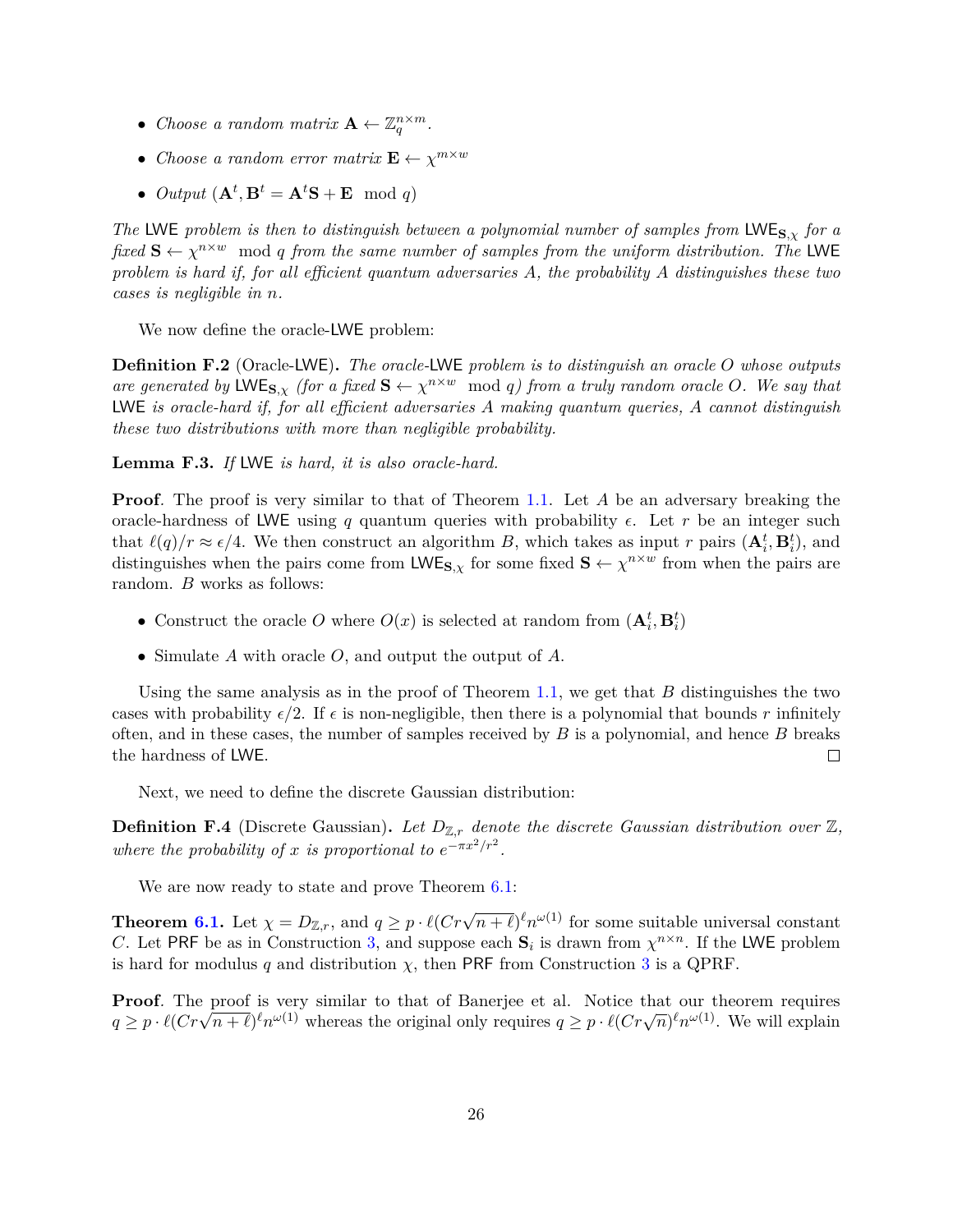why this is later. We first define a class of functions  $G: \mathcal{K} \times [2]^k \to \mathbb{Z}_q^{m \times n}$  to be PRF without rounding. That is,

$$
G_k(x) = \mathbf{A}^t \prod_{i=1}^{\ell} \mathbf{S}_i^{x_i}
$$

Then  $\text{PRF}_k(x) = [G_k(x)]_p$ . We also define a related class of functions  $\tilde{G}$  where  $\tilde{G} = \tilde{G}^{(\ell)}$  and

- $\tilde{G}^{(0)}$  is a function from  $[2]^0$  into  $\mathbb{Z}_q^{m \times n}$  defined as follows: pick a random  $\mathbf{A} \in \mathbb{Z}_q^{n \times m}$ , and set  $\tilde{G}^{(0)}(\epsilon) = \mathbf{A}^t.$
- $\tilde{G}^{(i)}$  is a function from  $[2]^i$  into  $\mathbb{Z}_q^{m \times n}$  defined as follows: pick a random  $\tilde{G}^{(i-1)}$ , pick  $\mathbf{S}_i \leftarrow \chi^{n \times n}$ and for each  $x' \in [2]^{i-1}$ , pick  $\mathbf{E}_{x'} \leftarrow \chi^{m \times n}$ . Then

$$
\tilde{G}^{(i)}(x = x'x_i) = \tilde{G}^{(i-1)}(x') \cdot \mathbf{S}_i^{x_i} + x_i \cdot \mathbf{E}_{x'} \mod q
$$

Let *A* be an adversary that distinguishes PRF from a random function with probability  $\epsilon$ .

First, consider the case where A sees a truly random function  $U: [2]^k \to \mathbb{Z}_p^{m \times n}$ . Replace U with  $\lfloor U' \rfloor_p$  where *U*' is a truly random function from  $[2]^k \to \mathbb{Z}_q^{m \times n}$ . For each input, the bias introduced by this rounding is negligible because  $q \geq pn^{\omega(1)}$ . Thus, by Theorem [1.1,](#page-2-0) the ability of *A* to distinguish these two cases is negligible.

Now, let  $B = \ell(Cr\sqrt{n+k})^{\ell}$ . Let  $BAD(y)$  be the event that

$$
[y + [-B, B]^{m \times n}]_p \neq \{ [y]_p \}
$$

That is,  $BAD(y)$  is the event that *y* is very close to another element in  $\mathbb{Z}_q$  that rounds to a different value in  $\mathbb{Z}_p$ . Banerjee et al. show that for each x, the probability that  $\mathsf{BAD}(U'(x))$  occurs is negligible. Therefore, according to Theorem [1.1,](#page-2-0)  $BAD(U'(x))$  as an oracle with outputs in {True, False} is indistinguishable from the oracle that always outputs False. Hence, it is impossible for an algorithm making quantum queries to  $U'$  to find an  $x$  such that  $\mathsf{BAD}(U'(x))$  occurs, except with negligible probability.

The next step is to prove that  $U'$  and  $\tilde{G}$  are oracle-indistinguishable. Once we have accomplished this, we replace  $U'$  with  $\tilde{G}$ . Then the probability that A detects this change is negligible. Additionally, it is also impossible to find an x such that  $\text{BAD}(\tilde{G}(x))$  occurs, except with negligible probability.

Lastly, we replace *G* with *G*. Banerjee et al. show that as long as  $BAD(G(x))$  does not occur,  $|\tilde{G}(x)|$  $p_p = [G_k(x)]_p = \text{PRF}_k(x)$  with all but negligible probability. Our modification to the parameters of the theorem (replacing  $\sqrt{n}$  with  $\sqrt{n+k}$ ) allows us to choose *C* so that this probability is actually  $2^{-\ell}\sigma$  for some negligible  $\sigma$ . Summing over all  $2^{\ell}$  different *x*, we get that, except with negligible overall probability,  $\mathsf{PRF}_k(x) = \left| \tilde{G}(x) \right|$ whenever  $\textsf{BAD}(\tilde{G}(x))$  does not occur.

Thus, if *A* distinguishes  $\textsf{PRF}_k(x)$  from  $|\tilde{G}(x)|$ with non-negligible probability, it must be that  $p$ the sum over all queries made by  $A$  of the sum of the query magnitudes of all the  $x$  such that  $BAD(G(x))$  occurs is non-negligible (Theorems 3.1 and 3.3 of [\[BBBV97\]](#page-27-3)). But this means we can find an x such that  $\text{BAD}(G(x))$  occurs with non-negligible probability (simply run A, and at a randomly chosen query, halt and sample the query). But, as we have already shown, this is impossible.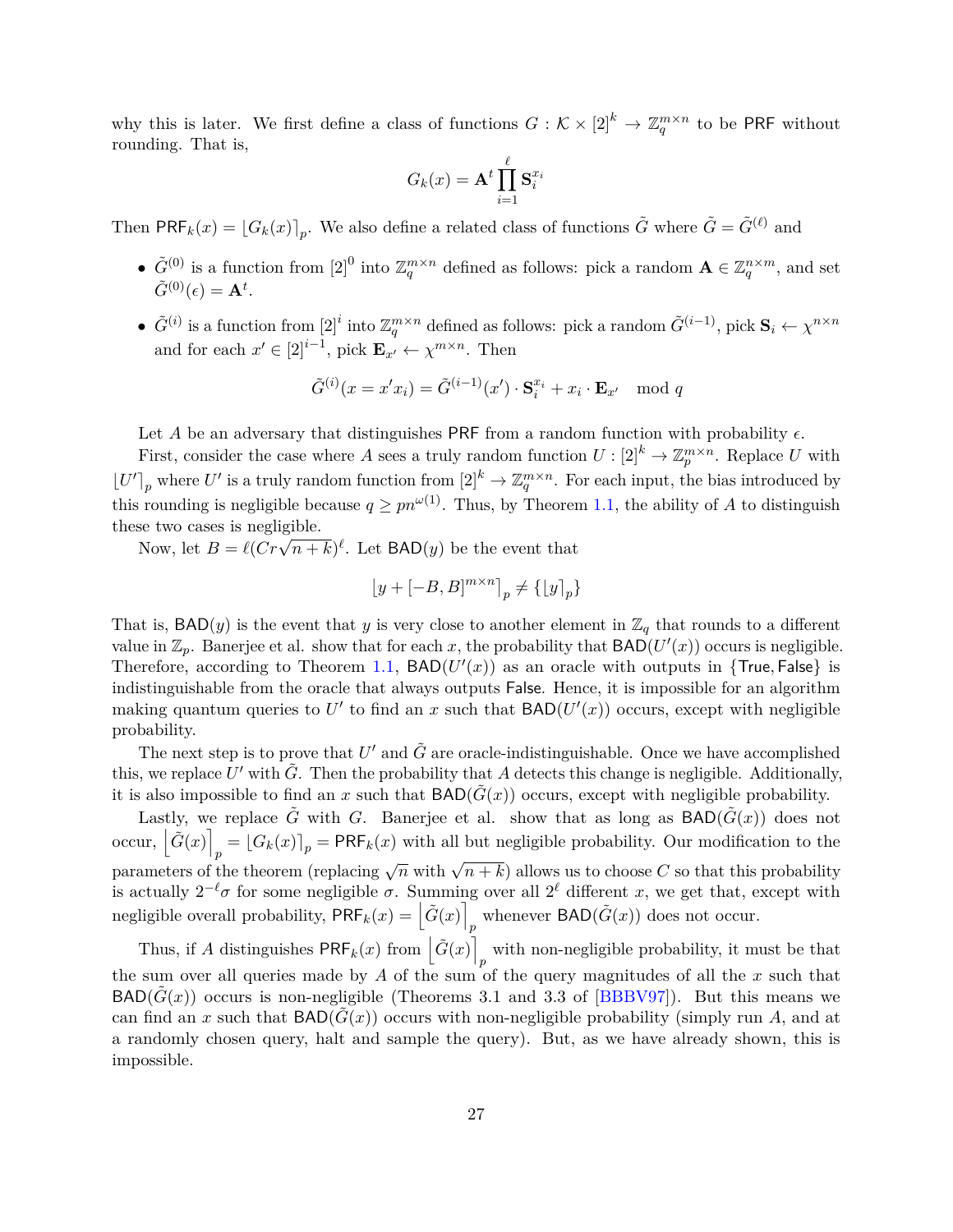Hence, we have shown that PRF is indistinguishable from a random function.

It remains to show that  $U'$  and  $\tilde{G}$  are oracle-indistinguishable. We show that this is true given that the LWE problem is oracle-hard. Using Lemma  $F.3$ , we reach the same conclusion assuming LWE is hard, thus completing the theorem.

Let *B* be an adversary that distinguishes  $U'$  from  $\tilde{G}$  with probability  $\epsilon$ . Define hybrid  $H_i$  as the case where *B* is given the oracle  $O_i$  where  $O_i = \tilde{G}$ , except that, in the recursive definition of  $\tilde{G}$ ,  $\tilde{G}^{(i)}$ is replaced with a truly random function.  $H_0$  corresponds to the correct definition of  $\tilde{G}$ , and  $H_k$ corresponds to  $U'$ . Thus, there exists an *i* such that *B* distinguishes  $H_i$  from  $H_{i-1}$  with probability  $\epsilon/\ell$ .

Construct an adversary *C* with access to an oracle  $P: [2]^{i-1} \to \mathbb{Z}_q^{m \times n} \times \mathbb{Z}_q^{m \times n}$ . *P* is either a random function or each output is chosen according to the LWE distribution. In other words,  $P(x) = (\mathbf{A}^t, \mathbf{B}^t)$ , where either  $\mathbf{A}(x)$  and  $\mathbf{B}(x)$  are chosen at random for all *x*, or there is a secret  $\mathbf{S} \leftarrow \chi^{n \times n}$  and  $\mathbf{B}(x)^t = \mathbf{A}(x)^t \mathbf{S} + \mathbf{E}(x) \mod q$  where  $\mathbf{E}(x) \leftarrow \chi^{m \times n}$ .

For each  $j > i$ , *C* constructs random oracles  $Q_j : [2]^{j-1} \to \mathbb{Z}^{m \times n}$  where  $Q_j(x) \leftarrow \chi^{m \times n}$ . *C* also generates  $\mathbf{S}_j \leftarrow \chi^{n \times n}$  for  $j > i$ . Then *C* works as follows:

- Let  $\tilde{G}^{(i)}(x = x'x_i) = \begin{cases} \mathbf{A}(x')^t & \text{if } x_i = 0 \\ \mathbf{B}(x')^t & \text{if } x_i = 1 \end{cases}$  $\mathbf{B}(x')^t$  if  $x_i = 1$
- Let  $\tilde{G}^{(j)}(x = x'x_j) = \tilde{G}^{(j-1)}(x') \cdot \mathbf{S}_j^{x_j} + x_j \cdot Q_j(x') \mod q$  for  $j > i$ .

• Let 
$$
O(x) = \tilde{G}^{(k)}(x)
$$

• Run *B* with oracle *O*.

When  $P$  is a random oracle, this corresponds to  $H_i$ . When  $P$  is the LWE oracle, this corresponds to  $H_{i-1}$ . Thus, C distinguishes these two cases with probability at least  $\epsilon/\ell$ . Under the assumption that LWE is oracle hard, this quantity, and hence  $\epsilon$ , are negligible. We then use Lemma [F.3](#page-25-0) to complete the theorem.

 $\Box$ 

### **References**

- <span id="page-27-3"></span>[BBBV97] Charles H. Bennett, Ethan Bernstein, Gilles Brassard, and Umesh Vazirani. Strengths and Weaknesses of Quantum Computing. *SIAM Journal on Computing*, 26:1510–1523, 1997.
- <span id="page-27-0"></span> $[BDF+11]$  Dan Boneh, Ozgür Dagdelen, Marc Fischlin, Anja Lehmann, Christian Schaffner, and Mark Zhandry. Random Oracles in a Quantum World. In *Advances in Cryptology — ASIACRYPT 2011*, 2011.
- <span id="page-27-2"></span>[BHT97] Gilles Brassard, Peter Høyer, and Alain Tapp. Quantum Algorithm for the Collision Problem. *ACM SIGACT News (Cryptology Column)*, 28:14–19, 1997.
- <span id="page-27-1"></span>[BL95] Dan Boneh and Richard J. Lipton. Quantum Cryptanalysis of Hidden Linear Functions. *Advances in Cryptology — CRYPTO 1995*, 1995.